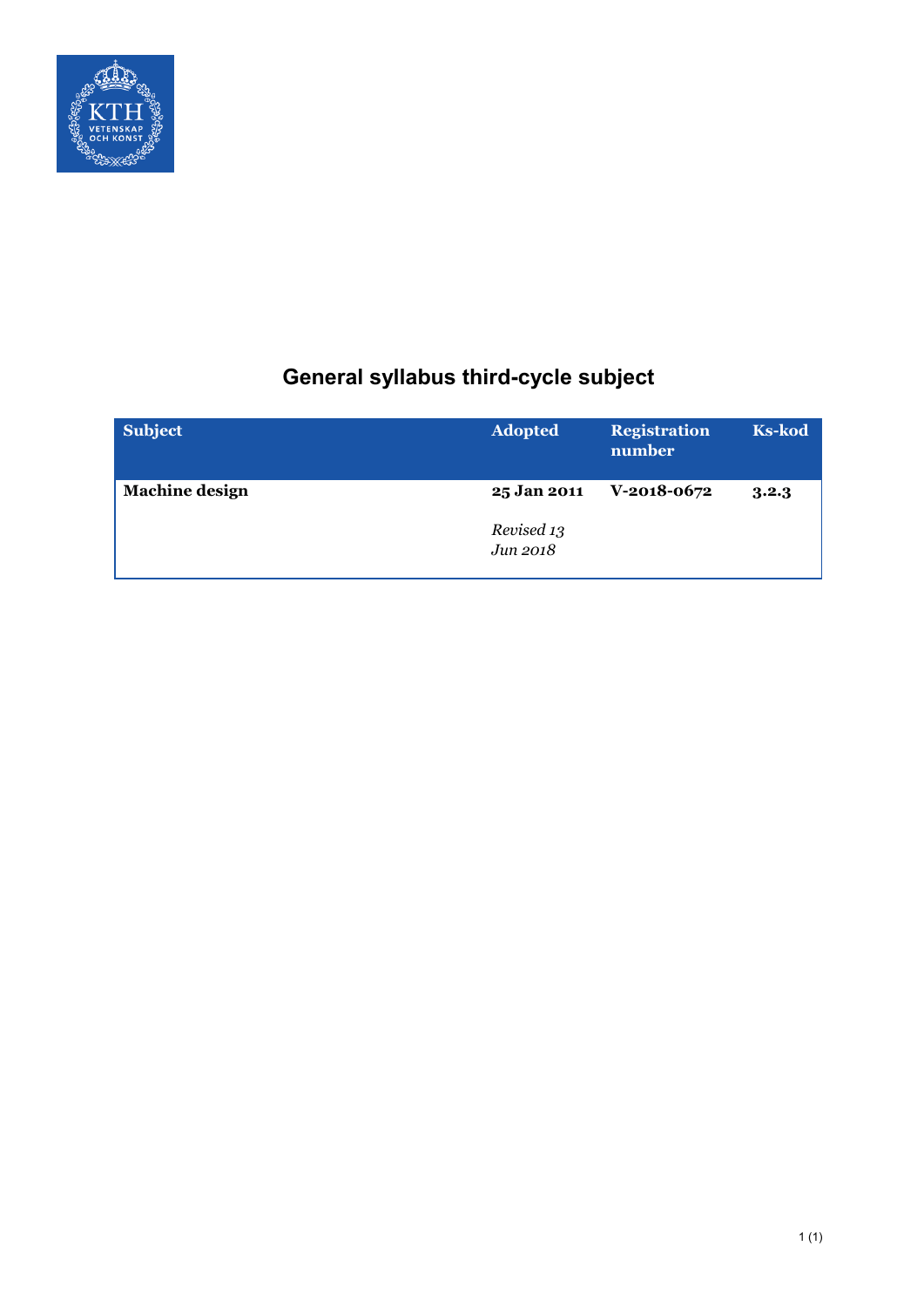## **General syllabus**

## *Adopted by the faculty council/education committee: 25 Jan 2011*

*Revised: 13 Jun 2018*

## **Subject title in Swedish (and English translation)**

*State also whether the subject has specialisations.*

Maskinkonstruktion (Eng. Machine Design)

The subject has the following specialisations:

System and component design.

Internal combustion engines.

Mechatronics and embedded control systems.

Integrated product development.

Product and service design.

## **Subject description – Main content of the programme**

At KTH, *Machine Design* deals with the development and design of machines and technical products from a wide, boundary-crossing perspective. The aim is education oriented towards efficient and innovative product development. This is of strategic importance for Swedish industry. Product development covers many different activities and includes the taking into account of technical issues as well as those of a financial and social nature. The combination of these different aspects is essential for successful product development.

In Machine Design, knowledge and engineering ability are of central importance as regards devising complex mechanical and mechatronic components and systems. To generate financial gain, product development normally takes place in an organisational setting. Thus, the strategy, organisation and methodologies of the associated activities are important. The human role in technical systems (e.g. as commissioner, developer or user) is fundamental in product development. Consequently, it is also an integral part of the subject. Research in Machine Design primarily covers the following areas:

- High-performance mechanical and mechatronic components and systems.
- Physical phenomena that can limit or facilitate new designs.
- Design methodology and development methods for composite physical and cyberphysical products.
- Product development processes taking into account technical, financial, environmental and organisational considerations.
- Method development in innovative design, user-driven design and service design.
- Product innovation processes with a focus on, amongst other things, technical, financial and social aspects.
- Tools and computer support in development and design.
- Design principles that can generate new functions and new products.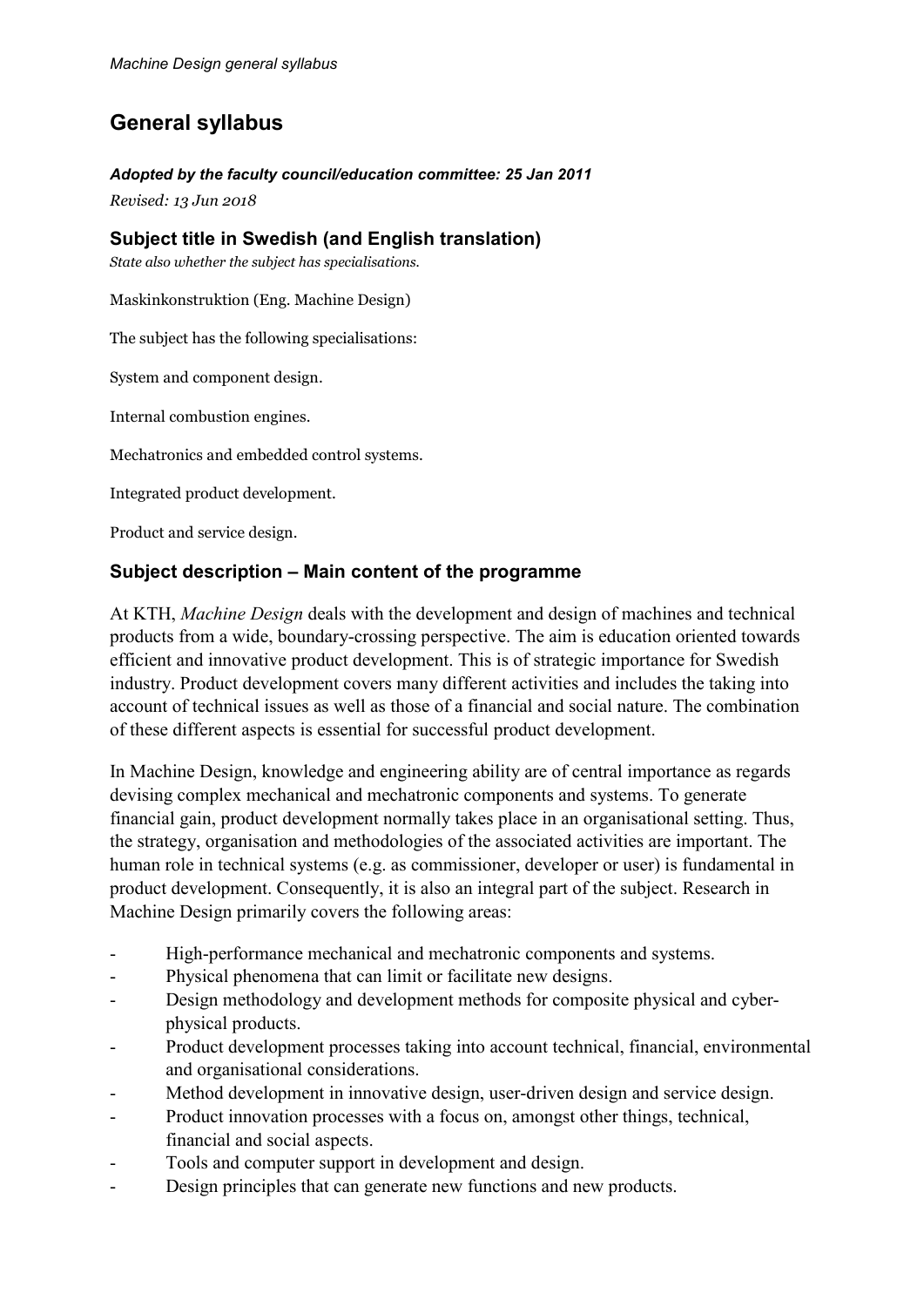To be able to handle the subject's diversity and complexity, third-cycle education is organised on the basis of a number of distinct specialisations. More specifically, these are: system and component design; internal combustion engines; mechatronics and embedded control systems; integrated product development; and, product and service design. Below, there are brief descriptions of research in these specialisations. Research and education in all the abovementioned areas are characterised by wide-ranging industrial cooperation and many international collaborations.

#### **System and component design**

At the system and component design unit, research is conducted in three interrelated subject areas: machine elements; tribology; and, machine design.

In machine elements, research focuses on sustainable, environment-friendly and energyefficient components and systems, i.e. roller bearings, slide bearings, gears, couplings, bolted joints, gaskets and various types of lubricants (oils, greases, ionic liquids and water-based lubricants). Energy losses are a considerable element in all generated energy. They stem from frictional losses in moving parts in machines and energy production systems alike. Research in machine elements is directed towards significantly reducing these losses. The mechanical and electronic components now included in ever more machines are increasingly being developed in ways that reduce the electronic-mechanical distinction. Thus, important parts of the research are the development of: machine elements that are more controllable and adaptive; active strategies for machine maintenance; sensor technology for multiparameter measurement; and, tribotronic systems.

Research in tribology is directed towards the modelling and simulation of friction and wear with a holistic perspective of system effects such as emissions, energy efficiency, material hygiene and design.

Research in machine design covers both development and analysis of products. It primarily focuses on problems related to mechanical systems. However, it also takes in connections to/with adjacent systems and environments. In respect of technical systems and components, important elements of the subject are methods and technologies for: behaviour simulation; performance forecasts; dimensioning; and, optimisation. One important research aspect (which takes in various disciplines) is the development of methodologies for more efficient development and analysis of mechanical systems via optimisation of product properties. Statistical, quasi-statistical, kinematic and dynamic models are examples of models that are interesting for behaviour simulation and product-performance forecasting. The applications vary from small to large products and systems, e.g. from small table-based haptic units to winch systems for wave-energy generation. Another important part of the research is building prototypes for: verifying and validating simulation models; and, testing new product concepts.

#### **Internal combustion engines**

Internal combustion engine research is largely about combining knowledge in basic subjects with a demanding application that is of great practical importance – the internal combustion engine. The subject deals with piston engines that use internal combustion. In the research, fundamental physics is interfaced with engine technology. The latest research discoveries are covered with the emphasis on global and local environmental issues. Energy supply issues (e.g. biofuel's possibilities and future scenarios) are important starting points for our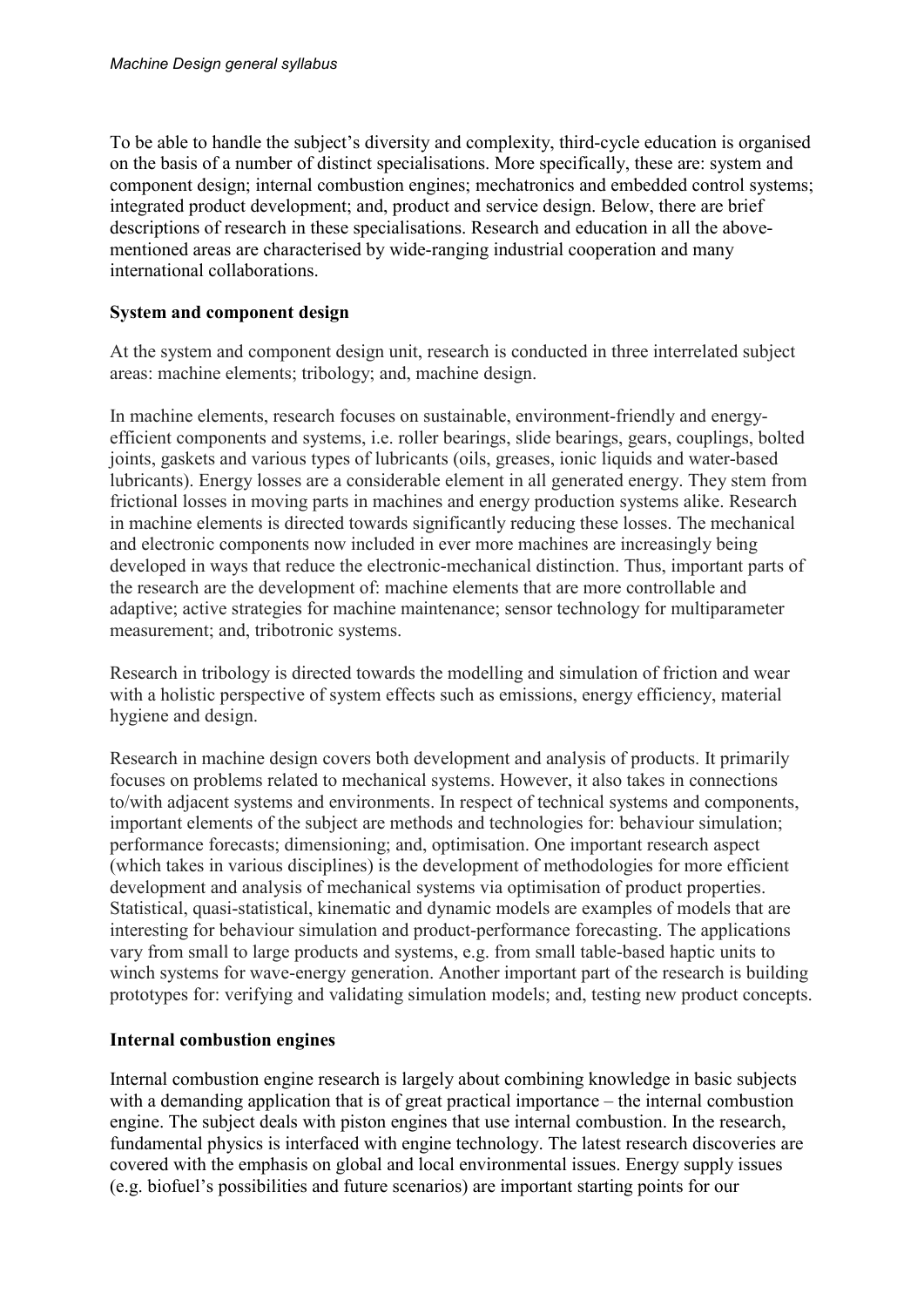operations. These latter are pervaded by the conducting of research aimed at making drive systems more efficient. Thermodynamic and combustion technology studies are carried out using experiments and leading simulation programs for both 1D and 3D calculations. The unit has a modern engine laboratory at its disposal. The environmental properties, combustion and thermodynamics of current engines are studied. The regulation and development of control systems is an area that is brought to the fore.

#### **Mechatronics and embedded control systems**

Software and electronic developments have brought a dramatic change to machine technology. Computer systems are increasingly being built into mechanical products (said systems then being referred to as "embedded systems" or "*embedded control systems*") and used to create entirely new types of machines and products. This entire area is known as *mechatronics*. Examples of application areas include: active safety systems in vehicles; industrial robots; robot lawn mowers; and, medical equipment such as ventilators or surgical instruments. All these examples include computer-based systems that (using measurement data from sensors, embedded logic, control algorithms and operator/user input) control the machine's behaviour via various types of actuators and mechanisms. An ever greater part of product functionality is being realised in this way through software. Control systems are often designed as embedded, distributed systems linked (both internally and to the surroundings) in a network. Constant improvement of sensors, actuators and calculation technologies is opening the door to new properties and enhanced performance. Besides pure, functional enhancements, mechatronics and embedded control systems also offer new possibilities as regards diagnostics, adaptivity and support for maintenance and any upgrading or downgrading. This development is being driven onwards by improvements in inter-machine communication and communication with data centres. It is becoming possible to achieve: collaboration and coordination on a wider scale (e.g. "intelligent" transport and production systems); and, integration across a machine's life cycle.

To use this technology successfully, developers and researchers are facing great challenges. Widely varying technologies, competencies and traditions need to be integrated. The implementation of mechatronics and embedded systems is bringing an increasing system complexity that imposes requirements in respect of adequate design methods, tools, designers and competent developers. Methods and tools for co-designing mechanical systems, sensors/engines, control systems and computer systems are important elements in the research domain.

Embedded control systems are most often the subject of severe requirements as regards reliability and cost-efficiency. Full exploitation of software flexibility and complexity also requires: efficient handling of a product's configuration; flexibility in operation; and, standardised software platforms. These are areas where constantly increasing system complexity presents major challenges to engineering enterprises and researchers – new methodologies, tools and integrated design methods are needed. Throughout development phases, system designers must take into account: conflicting requirements (reliability, performance, flexibility, new functionalities, existing components/functions, etc.); and, possible realisation (mapping) of functions in software and hardware. They must also deal with the close interdependence of the embedded systems, system functions and surrounding mechanics.

#### **Integrated product development**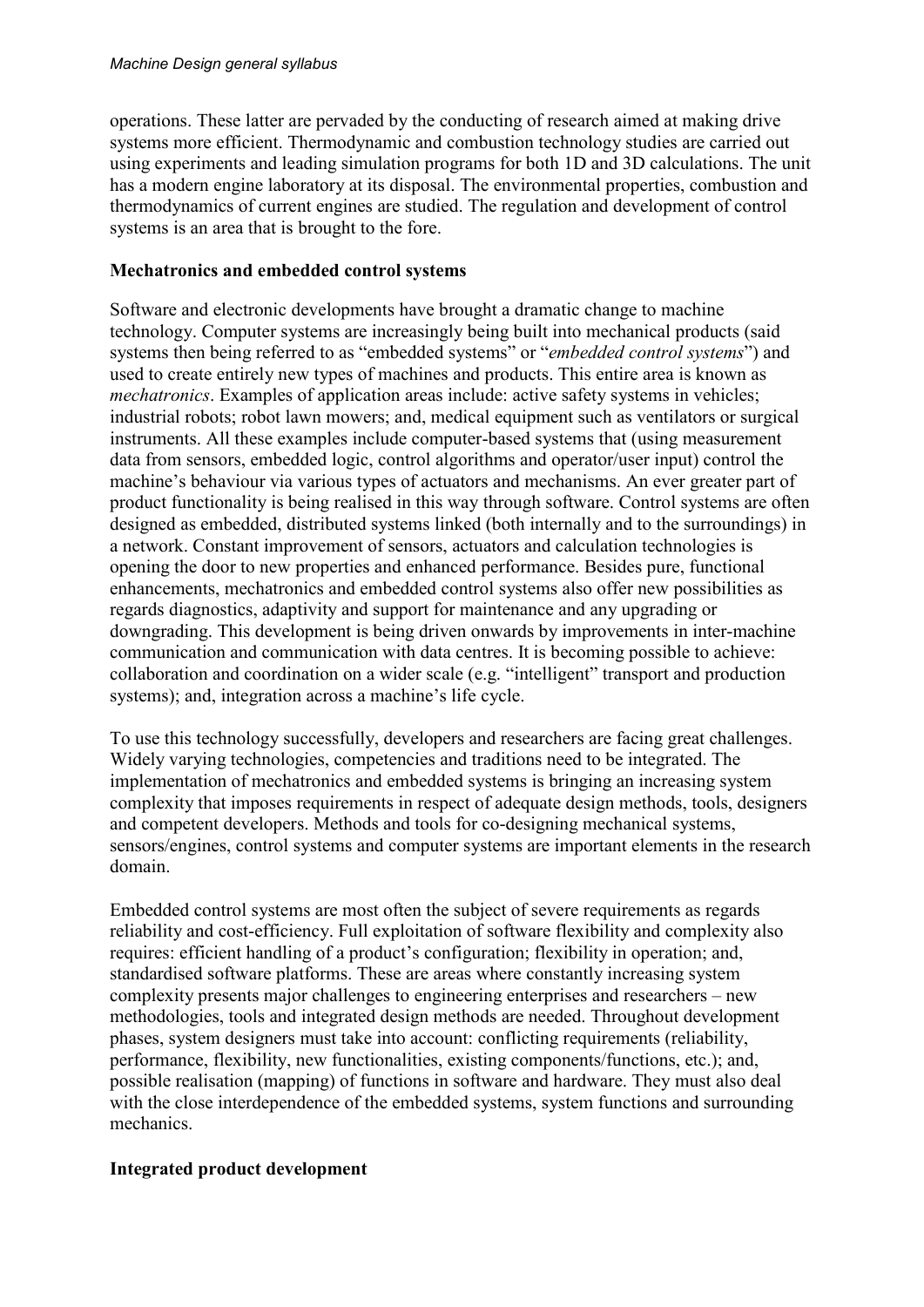#### *Machine Design general syllabus*

Product development frequently occurs in complex networks of agents with a large number of activities. The agent network may be a formal organisation with determinable structures. However, even in small organisations, the network is usually complex with many agents in the value chain. The challenges in product development are far more than the purely technical. They are also of a disparate nature, for example: identification of user needs; management of software and hardware requirements; business decisions; and, sustainable development. In this context, purpose-oriented organisation of agents and activities is of critical importance for successful product development.

As a research subject, integrated product development centres on organisation and management of technical development work (with a focus on efficient processes). Touching on organisations' and individuals' ability to work innovatively, innovation is a highly central issue in the discipline. The term "integrated product development" can also relate to a concept where product development methodology champions a holistic approach that takes in a host of aspects in product development (e.g. functionality, production friendliness, marketing possibilities, environmental impact, etc.). This holistic approach requires integration between not only the functions and disciplines in an organisation, but also between individuals and organisations. Integration can also relate to combining business and technical possibilities and/or combining product and service. The research subject is strongly linked to this concept and projects often focus on special aspects of the concept.

Research within the integrated product development unit is carried out in close collaboration with industrial companies. Research issues are most often developed on the basis of a company's actual needs. Consequently, research methods are chosen on the need for results to have an immediate use. With the aim of generating knowledge that can affect product development methodologies, the perspective of the designer or of the product developer are often adopted. Research issues vary and include, amongst other things: support methods in product development; environment-friendly product development; product planning; project work; the marketing of functionalities; organisation and management of development operations; disruptive innovation; business-model innovation; and, idea and knowledge management. The following are of the utmost relevance: projects within interdisciplinary, complex, product development; project portfolio management; procedures for concept development; and, integrated product, service and business development.

#### **Product and service design**

The goal of product development is the creation of proposals for products and services that offer market competitiveness and which are popularly perceived as attractive, easy-to-use and worthwhile. This orientation sees products and services as an interaction in which the user's needs, life experience and lifestyle are at the centre of research. The taking into account of technical and marketing considerations complements the user-centred perspective. This is a wide area that distinguishes itself from others by focusing on the interaction between the physical product, services and use.

The product and service design specialisation focuses on methods, matter and end results. This entails, for example: method development (e.g. early phases of product development); the design theme's discourse, context and identity; and, empirical studies of products and services (as models or in use).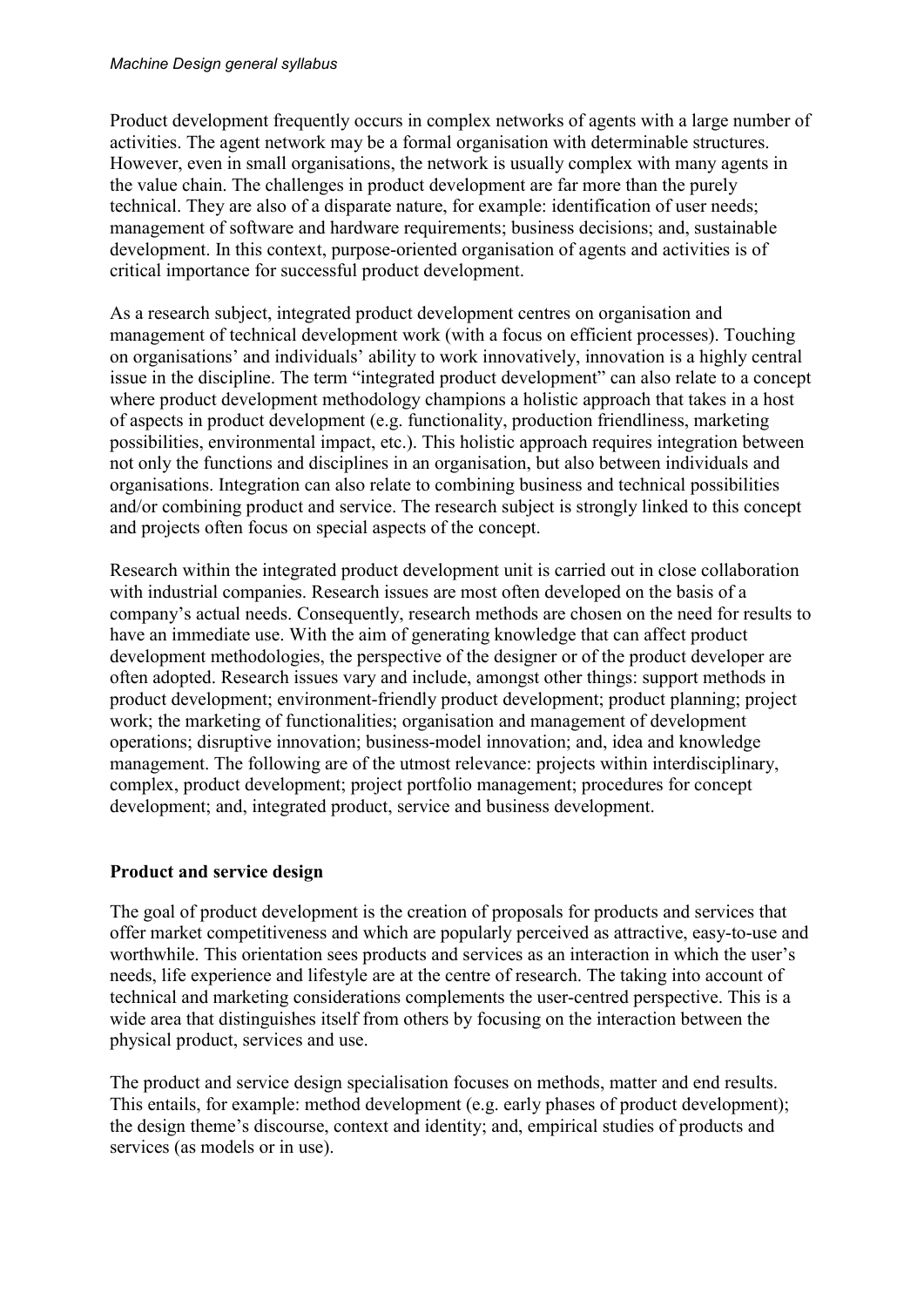#### *Machine Design general syllabus*

Interdisciplinary methods and approaches (e.g. "design thinking" and various types of generative methods that can be used generally in creative and innovative operations) are central in design research. Within the subject, there are strong links between man-computer interaction, architecture, aesthetics, ergonomics and work science. As with all of these, design rests on wide foundations where scientific depth is not the same as disciplinary demarcation. Indeed, it builds rather on a capacity for dynamic interaction between part and whole, experiment and analysis and practice and theory.

#### **Programme objectives based on Sweden's Higher Education Ordinance, Annex 2 – Qualifications Ordinance**

*Each doctoral student's individual study plan shall be designed to guarantee the possibility of attaining the qualitative targets in the Higher Education Ordinance and KTH's objectives. Attainment shall be evaluated for each individual doctoral student. This shall be done annually by monitoring the individual study plan. The latter shall comment on how, vis-à-vis the goals (i.e. targets and objectives), the programme's courses and thesis work achieve progression. Other activities (e.g. supervision and outward-oriented operations in line with education and public outreach) shall also be factored into this.*

*State the programme elements for promoting goal attainment. Other details are to be given in an appendix to the subject's study plan.*

#### *Knowledge and understanding*

*For a Degree of Doctor, the doctoral student shall demonstrate: - Wide expertise in, and a systematic understanding of, the research domain; and, deep and current specialist knowledge in a delimited part of the research domain. - Familiarity with scientific methodology in general and the specific research domain's methods in particular.*

These intended learning outcomes are attained individually by each doctoral student through:

- Compulsory courses. The purpose of examination in compulsory third-cycle courses is to ensure that each doctoral student has acquired wide expertise in, and systematic understanding of, the research domain and a broad understanding of scientific methodology in general.
- Recommended courses. The recommended courses all satisfy the purpose of further ensuring the doctoral student's wide expertise, insights and ability in relation to the intended learning outcomes. They do this without reducing (through being made obligatory) the need for space for specialist, optional courses. These latter are established individually with each doctoral student.
- Optional courses. These are normally the specialised, subject-specific courses that each doctoral student attends to improve himself/herself in his/her individual research specialisation and, thereby, ensure his/her: specialist knowledge; specialised methodological know-how; specialised analytical ability; ability to identify and plan research projects; and, ability to identify the need for further knowledge. These courses are identified in consultations between doctoral student and supervisor.

#### *Skills and abilities (communication ability included therein)*

*For a Degree of Doctor, the doctoral student shall:*

*<sup>-</sup> Demonstrate an aptitude for scientific analysis and synthesis, as well as for independent critical*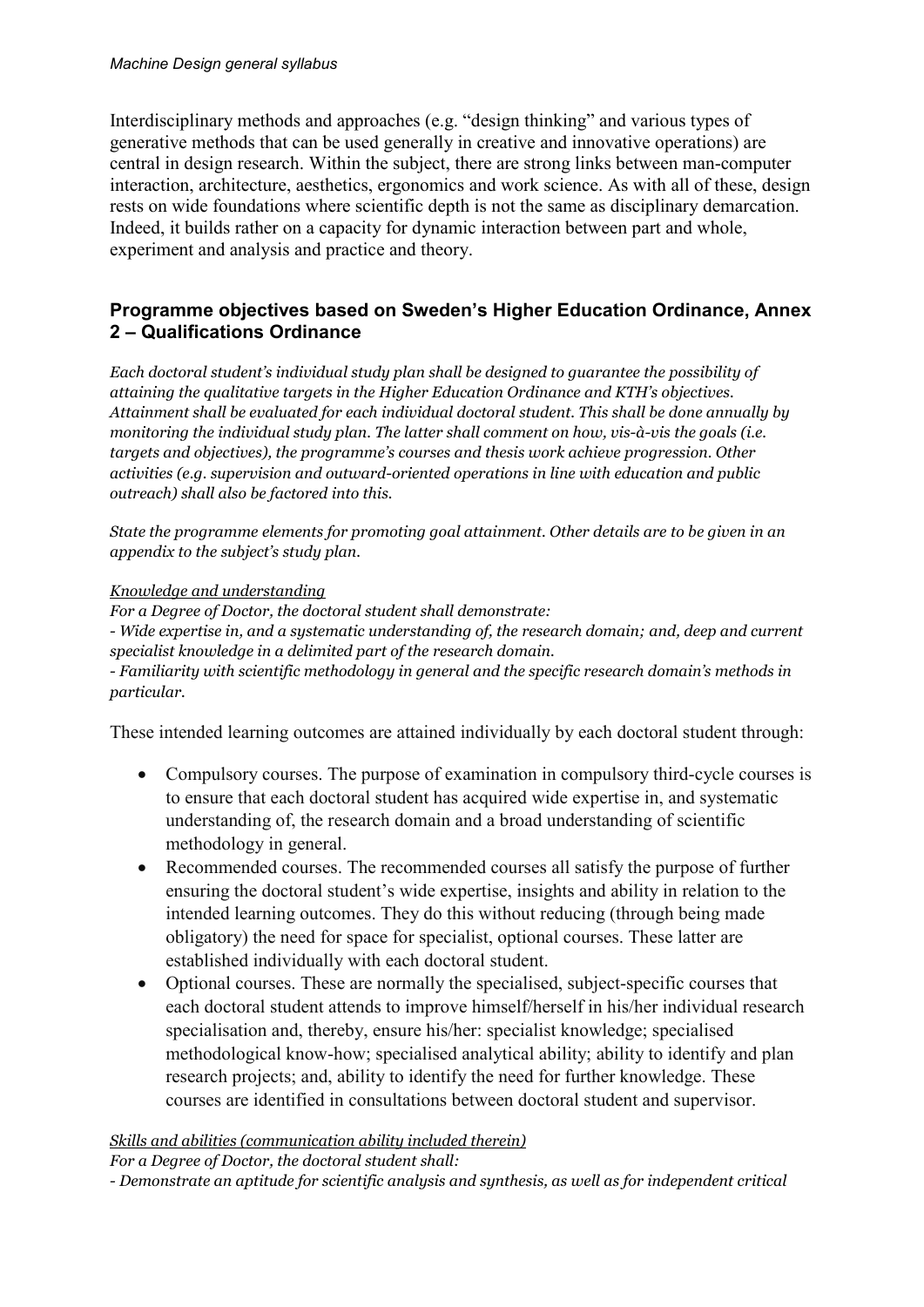*examination and assessment of new and complex phenomena, issues and situations.*

*- Demonstrate an ability to critically, independently, creatively and with scientific precision identify and formulate issues as well as plan and use appropriate methods to conduct research and other advanced assignments within given time frames and examine and evaluate this work.*

*- Via a thesis, demonstrate an ability to significantly contribute, through own research, to knowledge development.*

*- Demonstrate an ability, in both national and international contexts, to authoritatively present and discuss, orally and in writing, research and research results in dialogues with the scientific community and society in general.*

*- Demonstrate an ability to identify further knowledge needs.*

*- Demonstrate the potential (within research, education and other advanced, professional contexts) to contribute to societal development and others' learning.*

These intended learning outcomes are attained individually by each doctoral student through:

- Compulsory courses. The purpose of examination in compulsory third-cycle courses is to ensure that each doctoral student has acquired a wide ability to undertake scientific analysis and synthesis.
- Recommended courses. The recommended courses all satisfy the purpose of further ensuring the doctoral student's wide expertise, insights and ability in relation to the intended learning outcomes. They do this without reducing (through being made obligatory) the need for space for specialist, optional courses. These latter are established individually with each doctoral student. For the doctoral students who undertake departmental duties and, wholly or partly, do so within first and secondcycle education, basic qualification in teaching and learning in higher education is compulsory. This nurtures wide competence that links in with the goal of supporting others' learning.
- Optional courses. These are normally the specialised, subject-specific courses that each doctoral student attends to improve himself/herself in his/her individual research specialisation and, thereby, ensure his/her: specialised analytical ability; ability to identify and plan research projects; and, ability to identify the need for further knowledge. These courses are identified in consultations between doctoral student and supervisor.
- Successive seminar processing of the doctoral student's research. Having the doctoral student present his/her research at seminars ensures the ability to present and discuss research. Doctoral students are additionally expected to present and discuss research at international conferences.
- Examination via a thesis.

#### *Judgement and approach*

*For a Degree of Doctor, the doctoral student shall:*

*- Demonstrate intellectual independence and scientific probity as well as an ability to assess research ethicality.*

*- Demonstrate specialised insight into the possibilities and limitations of the discipline, its societal role and the responsibility people bear for how it is used.*

These intended learning outcomes are attained individually by each doctoral student through:

• Compulsory courses. The purpose of examination in compulsory third-cycle courses is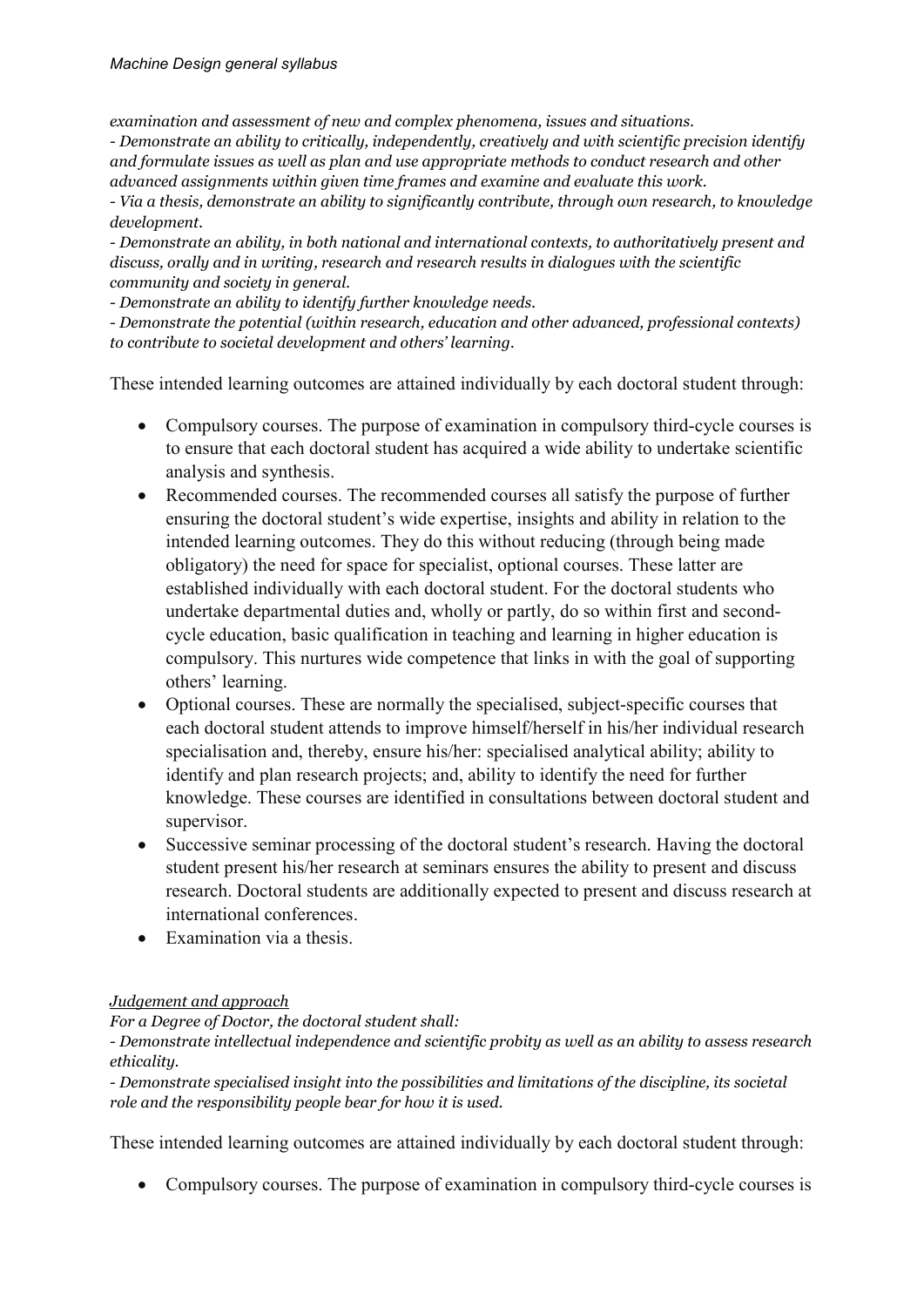to ensure that each doctoral student has acquired: intellectual independence; scientific probity; the ability to assess research ethicality; and, a broad insight into the discipline's societal role.

• Recommended courses. The recommended courses all satisfy the purpose of further ensuring the doctoral student's wide expertise, insights and ability. They do this without reducing (through being made obligatory) the need for space for specialist, optional courses. These latter are established individually with each doctoral student.

#### *Sustainable development*

#### *For a Degree of Doctor, the doctoral student shall:*

*- Demonstrate knowledge of, and an ability to make, relevant environmental and ethical decisions in order to be able to contribute to sustainable societal development.*

These intended learning outcomes are attained individually by each doctoral student through:

- Compulsory courses. The purpose of examination in compulsory third-cycle courses is to ensure that each doctoral student has acquired: intellectual independence; scientific probity; the ability to assess sustainability and research ethicality; and, a broad insight into the discipline's societal role.
- Recommended courses. The recommended courses all satisfy the purpose of further ensuring the doctoral student's wide expertise, insights and ability. They do this without reducing (through being made obligatory) the need for space for specialist, optional courses. These latter are established individually with each doctoral student.

#### **System and component design specialisation**

*(If the subject offers specialisations, the content below is to be repeated, as necessary, in its entirety for each specialisation.)*

## **Specific entry requirements**

*Subject knowledge requirements and any language requirements are to be entered here.*

KTH's general entry requirements for admission to third-cycle education apply. Doctoral students are expected to be able to study and write scientific English and to speak English fluently.

## **Selection rules**

Admission of students to third-cycle education is decided by the dean/head of the school. The selection basis is the degree of ability to benefit from third-cycle education. In the first instance, selection is based on documented material cited by the applicant. Other decision inputs such as applicant interviews and contacts with previous higher education institutions may also be important. Suitability for third-cycle education is determined by considering: grades; earlier activities; interests; and, capacity for independent judgement and critical analysis.

## **Content and examination of the course component**

Third-cycle education comprises a course component and a thesis requirement:

• A Degree of Licentiate requires 120 HECs, the licentiate thesis providing at least 60 of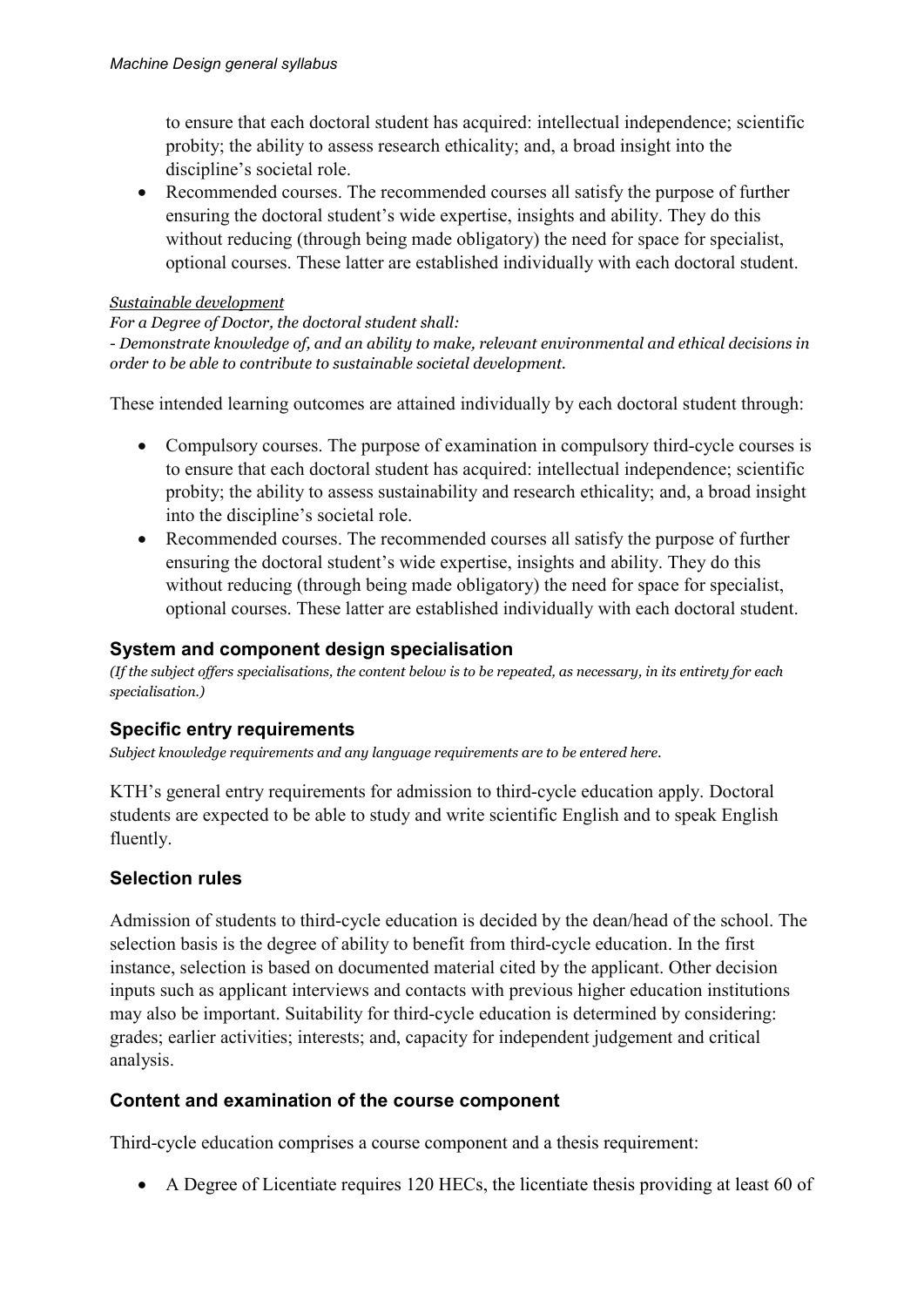these and the course component at least 30.

• A Degree of Doctor requires 240 HECs, the thesis providing at least 120 of these and the course component providing at least 60.

It is recommended that most of the courses are taken in the first years of third-cycle education. However, acquiring specialist knowledge even later may often be relevant.

For each doctoral student, the courses to be studied and the order of these is to be planned. This planning is to be documented in the individual study plan and the courses are to be tied to the knowledge gathering required for research projects. Owing to the doctoral students' different backgrounds, different research objectives and the area's multidisciplinary nature, both second and third-cycle courses may be relevant.

It is relatively usual for research specialisation to lead to knowledge gathering in an area where there are no established courses. Here, it is possible to formulate a literature study course. Such a course is described in terms of goals, delimitations, scope and an implementation plan. It is normally presented in a report and at a seminar. A number of literature study courses offering various credits have been defined for this purpose.

When selecting courses, third-cycle courses given by other university colleges, graduate schools and international networks should be taken into consideration. All courses shall be approved by the doctoral student's principal supervisor and the director of the doctoral programme.

#### **Compulsory and recommended courses**

For all Machine Design specialisations, there are two compulsory course requirements. Each doctoral student shall take the introductory course (FMF3021 – 7.5 HECs) and a course/courses offering at total of at least 6 HECs in the areas theory of science and research methodology.

A course in teaching and learning in higher education is a requirement for doctoral students who are to give first and second-cycle teaching.

The following courses are strongly recommended for all Machine Design doctoral students:

- LH200V "Basic communication and teaching" (GKU), 3 HECs, (compulsory for doctoral students who, during their programmes, assist with KTH's first or secondcycle teaching).
- AK3014 "Theory of science and research methodology" minor course, 3 HECs.
- AK3015 "The persevering researcher", 2 HECs.
- DS3102 Writing Scientific Articles, 5 HECs.

A course in *product development/desig*n and/or a course in *systems engineering* is also recommended for all doctoral students in the Machine Design doctoral programme.

For the system and component design specialisation, doctoral students are recommended (in addition to the above) to study courses in:

Machine elements.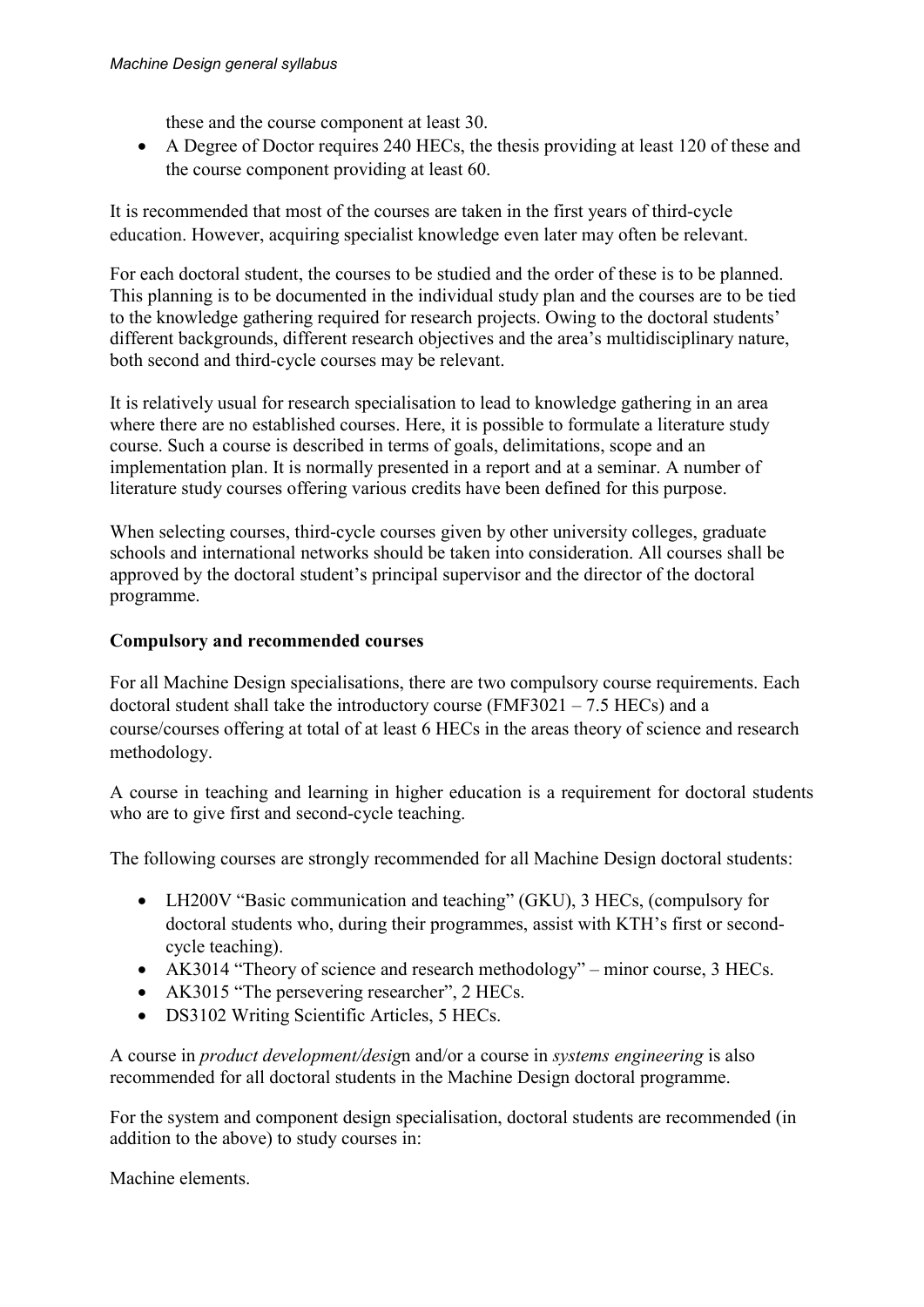Tribology. Dynamics.

Metrology.

Remaining space for courses is to be used to create the required subject breadth and sufficient individual specialisation. There is a high degree of flexibility when deciding the courses that can be included in the programme. For each doctoral student, the course component shall be planned in consultation with the supervisors and, so that the courses link up with the knowledge gathering that is required in research projects, documented in the individual study plan.

A clear justification of all course selection is to be given in the individual study plan. All courses shall be approved by a supervisor and the director of the doctoral programme. If agreed with the principal supervisor, course points from previous programmes can be credited. In such crediting, regulations in KTH's Qualifications Ordinance for third-cycle degrees shall be observed.

#### **Higher education requirements**

#### **Degree of Doctor**

*The award of a Degree of Doctor requires 240 HECs. The thesis shall provide at least 120 HECs in this.*

#### Thesis

*Quality and any other thesis requirements.*

A thesis for a Degree of Doctor shall include new theoretical or empirical research results that, in the chosen subject area, the doctoral student has developed via theoretical or empirical research projects. It shall also include an overview of earlier research in the chosen subject area and shall position the doctoral student's contribution in relation to earlier research. Regardless of whether the doctoral thesis is presented as a monograph or as a compilation of scientific papers, it shall be of such quality that it is assessed to equate to at least four papers published in internationally recognised, peer-reviewed scientific journals. In a compilation thesis, the doctoral student should be the lead author of at least one paper.

A monograph thesis shall normally be  $80,000 - 100,000$  words, this roughly equating to  $220 -$ 260 pages.

Besides a summarising, introductory chapter of normally  $30 - 50$  pages, a compilation thesis shall include at least four publishable scientific papers (the international standard in this area). At the time of the public defence of the thesis, it is recommended that at least two papers have been accepted for publication in internationally recognised, peer-reviewed scientific journals (conferences also qualify in certain fields).

#### Courses

A Degree of Doctor in the subject requires 60 HECs from courses.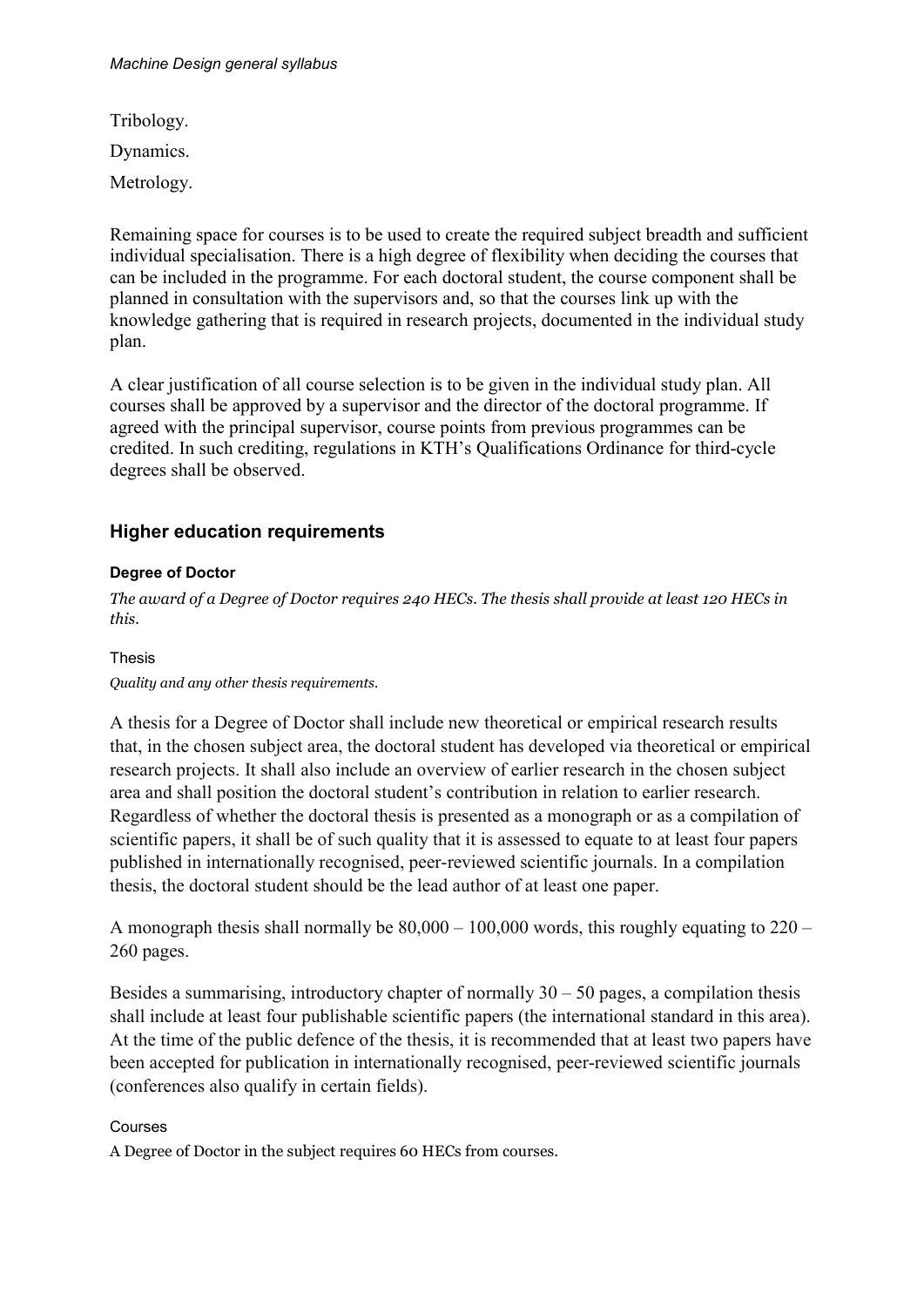#### **Degree of Licentiate**

*The award of a Degree of Licentiate requires at least 120 HECs. The licentiate thesis shall provide at least 60 HECs in this.*

#### Thesis

*Quality and any other academic paper requirements.*

A thesis for a Degree of Licentiate shall include an application of existing scientific knowledge that, via theoretical or empirical research projects, the student has developed in a new area. It shall also include an overview of earlier research in the chosen subject area and shall position the doctoral student's contribution in relation to earlier research.

Regardless of whether the licentiate dissertation is presented as a monograph or as a compilation of scientific papers, it shall be of such quality that it is assessed to equate to at least two papers published in internationally recognised, peer-reviewed scientific journals.

After approval by the principal supervisor, the licentiate thesis is to be presented at a public seminar in accordance with KTH's rules.

#### **Courses**

For a Degree of Licentiate in the subject, courses offering at least 30 HECs are required.

#### **Mechatronics and embedded control systems specialisation**

#### **Specific entry requirements**

KTH's general entry requirements for admission to third-cycle education apply. Doctoral students are expected to be able to study and write scientific English and to speak English fluently.

#### **Selection rules**

Admission of students to third-cycle education is decided by the dean/head of the school. The selection basis is the degree of ability to benefit from third-cycle education. In the first instance, selection is based on documented material cited by the applicant. Other decision inputs such as applicant interviews and contacts with previous higher education institutions may also be important. Suitability for third-cycle education is determined by considering: grades; earlier activities; interests; and, capacity for independent judgement and critical analysis.

## **Content and examination of the course component**

Third-cycle education comprises a course component and a thesis requirement:

- A Degree of Licentiate requires 120 HECs, the licentiate thesis providing at least 60 of these and the course component at least 30.
- A Degree of Doctor requires 240 HECs, the thesis providing at least 120 of these and the course component providing at least 60.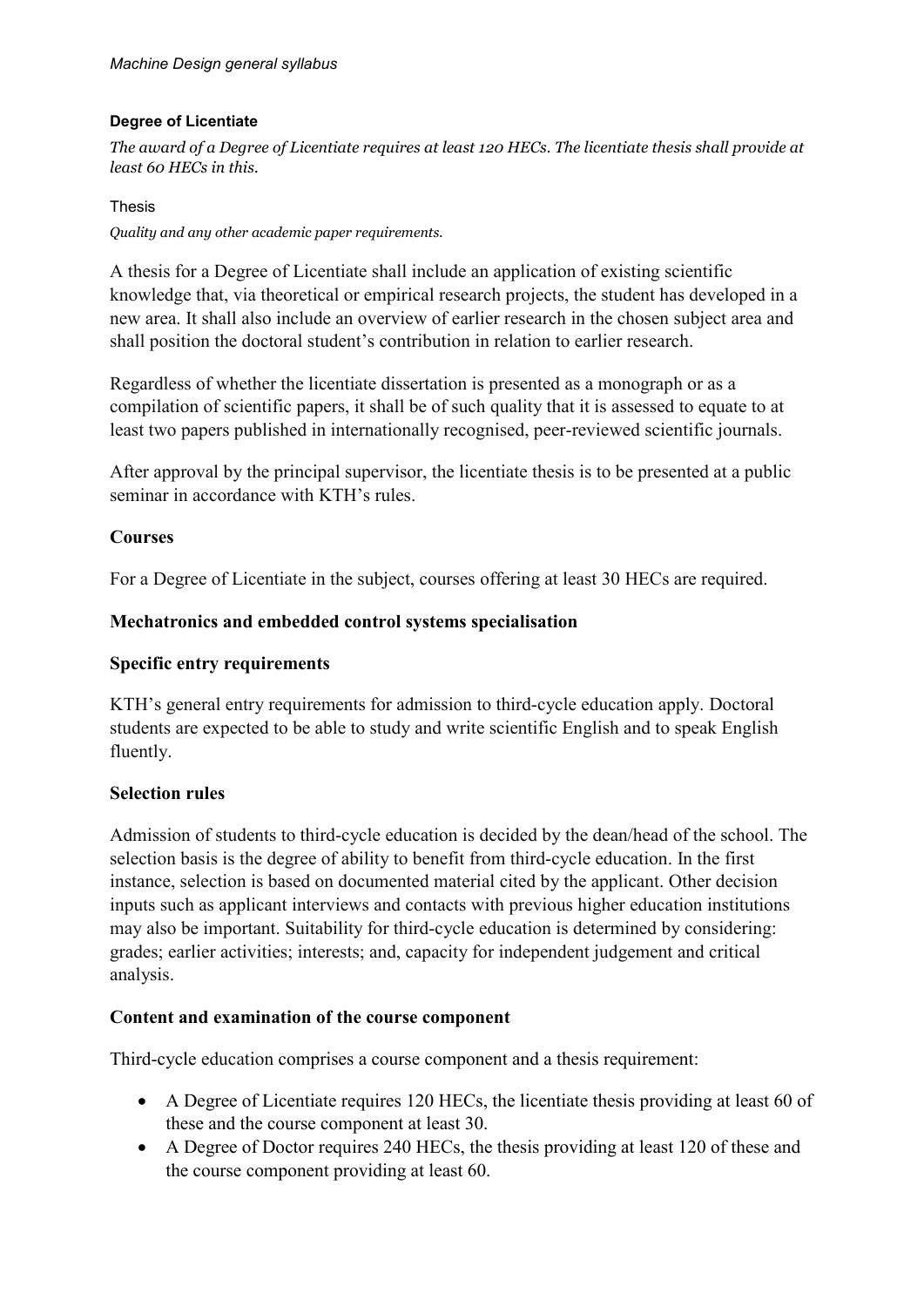It is recommended that most of the courses are taken in the first years of third-cycle education. However, acquiring specialist knowledge even later may often be relevant.

For each doctoral student, the courses to be studied and the order of these is to be planned. This planning is to be documented in the individual study plan and the courses are to be tied to the knowledge gathering required for research projects. Owing to the doctoral students' different backgrounds, different research objectives and the area's multidisciplinary nature, both second and third-cycle courses may be relevant.

It is relatively usual for research specialisation to lead to knowledge gathering in an area where there are no established courses. Here, it is possible to formulate a literature study course. Such a course is described in terms of goals, delimitations, scope and an implementation plan. It is normally presented in a report and at a seminar. A number of literature study courses offering various credits have been defined for this purpose.

When selecting courses, third-cycle courses given by other university colleges, graduate schools and international networks should be taken into consideration. All courses shall be approved by the doctoral student's principal supervisor and the director of the doctoral programme.

## **Compulsory and recommended courses**

For all Machine Design specialisations, there are two compulsory course requirements. Each doctoral student shall take the introductory course (FMF3021 – 7.5 HECs) and a course/courses offering at total of at least 6 HECs in the areas theory of science and research methodology.

A course in teaching and learning in higher education is a requirement for doctoral students who are to give first and second-cycle teaching.

The following courses are strongly recommended for all Machine Design doctoral students:

- LH200V "Basic communication and teaching" (GKU), 3 HECs, (compulsory for doctoral students who, during their programmes, assist with KTH's first or secondcycle teaching).
- AK3014 "Theory of science and research methodology" minor course, 3 HECs.
- AK3015 "The persevering researcher", 2 HECs.
- DS3102 Writing Scientific Articles, 5 HECs.

A course in *product development/design* and/or a course in *systems engineering* is also recommended for all doctoral students in the Machine Design doctoral programme.

For the mechatronics and embedded control systems specialisation, doctoral students are recommended (in addition to the above) to study a selection of the following courses:

- Motion control and dynamics (foundation course in year four at KTH).
- Embedded Control Systems (foundation course in year four at KTH).
- Design of Embedded Control Systems.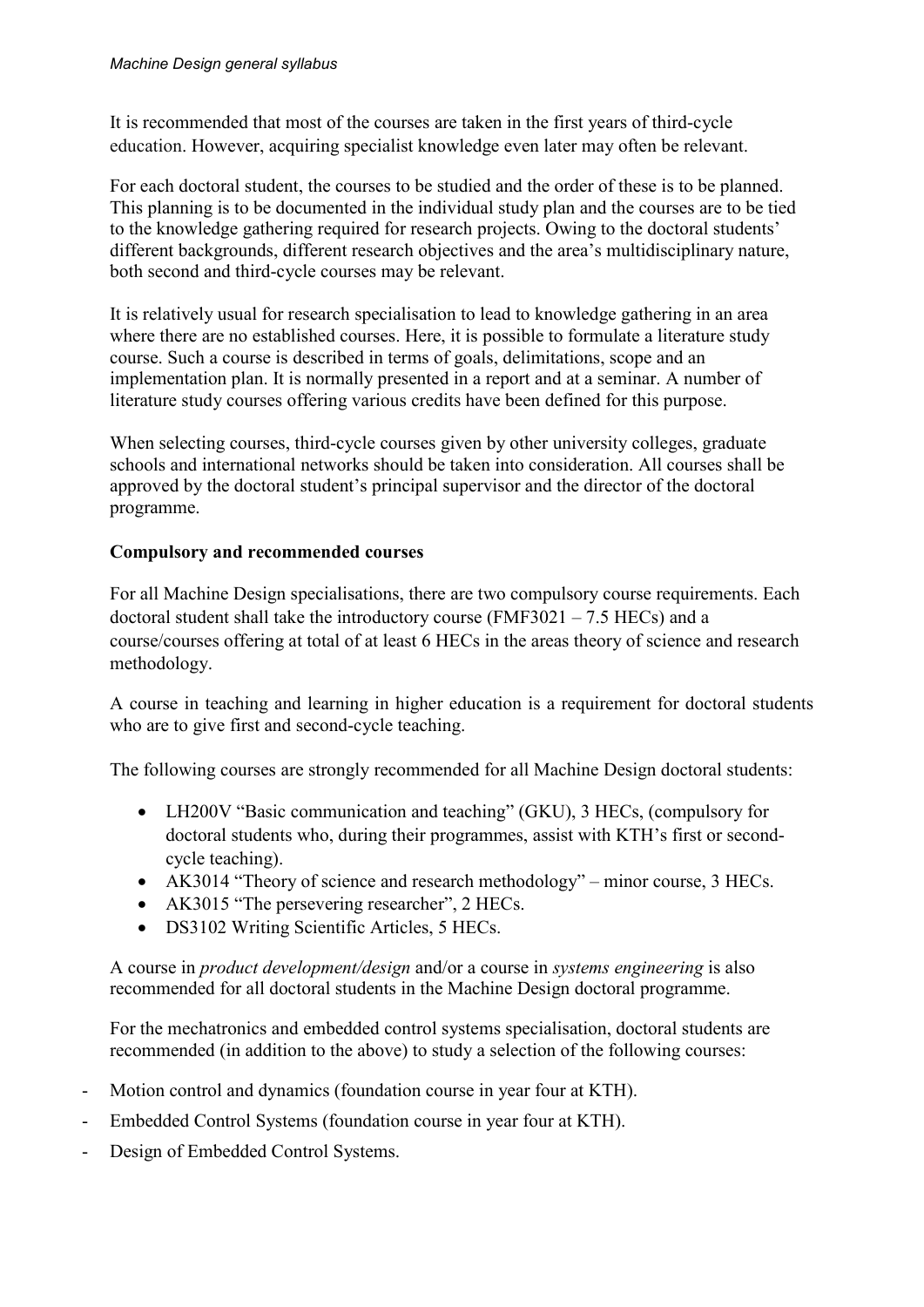- "Model-based system development" methodology and modelling languages (e.g. UML and SysML), architecture description languages and domain-specific languages.
- "Modelling of dynamic systems".
- "Continuation courses in control technologies".
- "Continuation courses in mechanics".
- "Safety-critical systems".
- "Formal (computer science) analysis and evidence methods".
- "Fault-tolerant computer systems".
- "Autonomous systems".
- "Robotics".
- "Co-design of hardware and software".
- "Computer support, PDM and SCM".

Remaining space for courses is to be used to create the required subject breadth and sufficient individual specialisation. There is a high degree of flexibility when deciding the courses that can be included in the programme. For each doctoral student, the course component shall be planned in consultation with the supervisors and, so that the courses link up with the knowledge gathering that is required in research projects, documented in the individual study plan.

A clear justification of all course selection is to be given in the individual study plan. All courses shall be approved by a supervisor and the director of the doctoral programme. If agreed with the principal supervisor, course points from previous programmes can be credited. In such crediting, regulations in KTH's Qualifications Ordinance for third-cycle degrees shall be observed.

## **Higher education requirements**

## **Degree of Doctor**

The award of a Degree of Doctor requires 240 HECs. The thesis shall provide at least 120 HECs in this.

## Thesis

A thesis for a Degree of Doctor shall include new theoretical or empirical research results that, in the chosen subject area, the doctoral student has developed via theoretical or empirical research projects. It shall also include an overview of earlier research in the chosen subject area and shall position the doctoral student's contribution in relation to earlier research. Regardless of whether the doctoral thesis is presented as a monograph or as a compilation of scientific papers, it shall be of such quality that it is assessed to equate to at least four papers published in internationally recognised, peer-reviewed scientific journals. In a compilation thesis, the doctoral student should be the lead author of at least one paper.

A monograph thesis shall normally be  $80,000 - 100,000$  words, this roughly equating to  $220 -$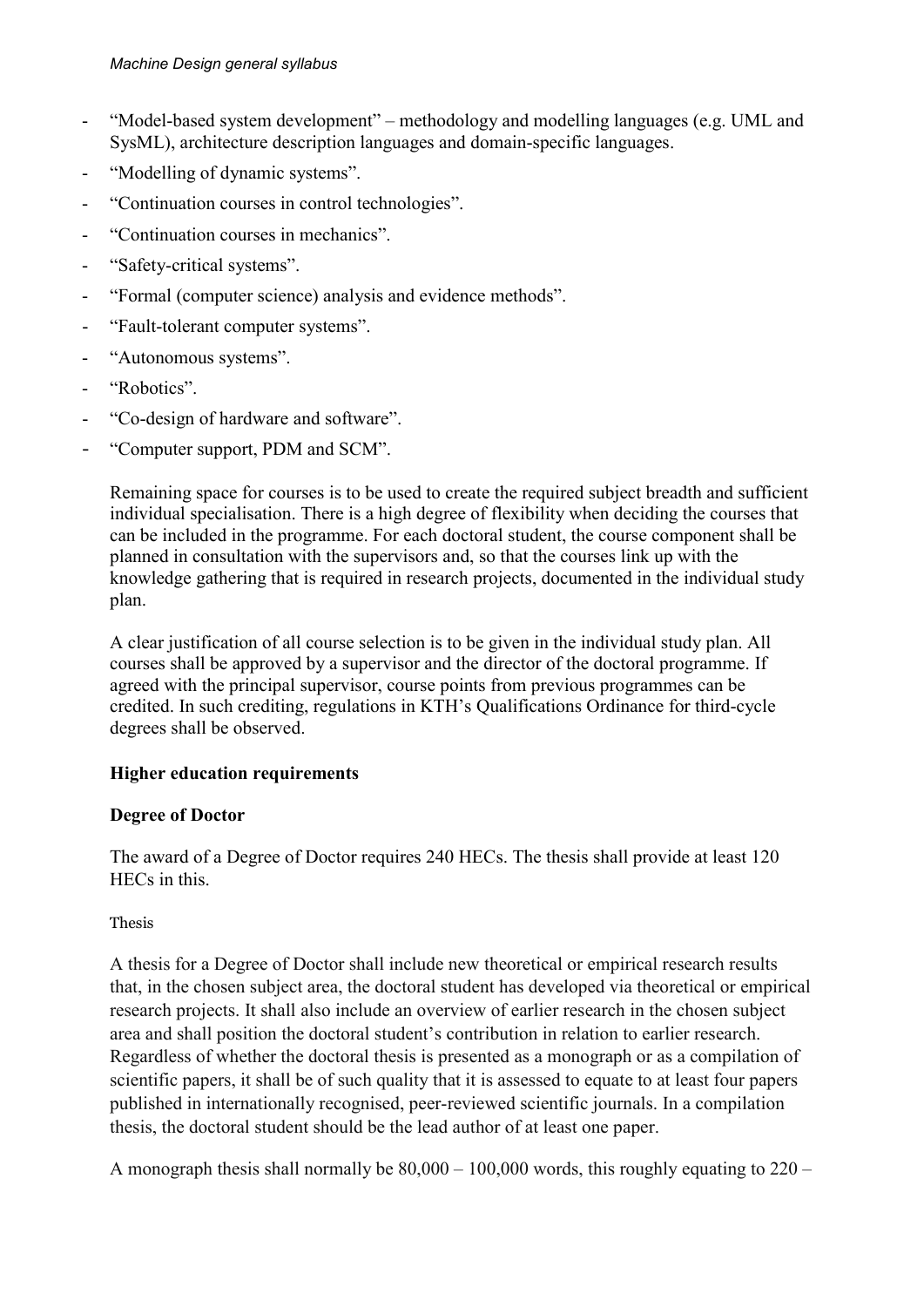260 pages.

Besides a summarising, introductory chapter of normally  $30 - 50$  pages, a compilation thesis shall include at least four publishable scientific papers (the international standard in this area). At the time of the public defence of the thesis, it is recommended that at least two papers have been accepted for publication in internationally recognised, peer-reviewed scientific journals (conferences also qualify in certain fields).

## **Courses**

A Degree of Doctor in the subject requires courses offering at least 60 HECs.

## **Degree of Licentiate**

The award of a Degree of Licentiate requires at least 120 HECs. A licentiate thesis shall provide at least 60 HECs in this.

## **Thesis**

A thesis for a Degree of Licentiate shall include an application of existing scientific knowledge that, via theoretical or empirical research projects, the student has developed in a new area. It shall also include an overview of earlier research in the chosen subject area and shall position the doctoral student's contribution in relation to earlier research.

Regardless of whether the licentiate dissertation is presented as a monograph or as a compilation of scientific papers, it shall be of such quality that it is assessed to equate to at least two papers published in internationally recognised, peer-reviewed scientific journals.

After approval by the principal supervisor, the licentiate thesis is to be presented at a public seminar in accordance with KTH's rules.

## **Courses**

For a Degree of Licentiate in the subject, courses offering at least 30 HECs are required.

## **Integrated product development specialisation**

## **Specific entry requirements**

KTH's general entry requirements for admission to third-cycle education apply. Doctoral students are expected to be able to study and write scientific English and to speak English fluently.

## **Selection rules**

Admission of students to third-cycle education is decided by the dean/head of the school. The selection basis is the degree of ability to benefit from third-cycle education. In the first instance, selection is based on documented material cited by the applicant. Other decision inputs such as applicant interviews and contacts with previous higher education institutions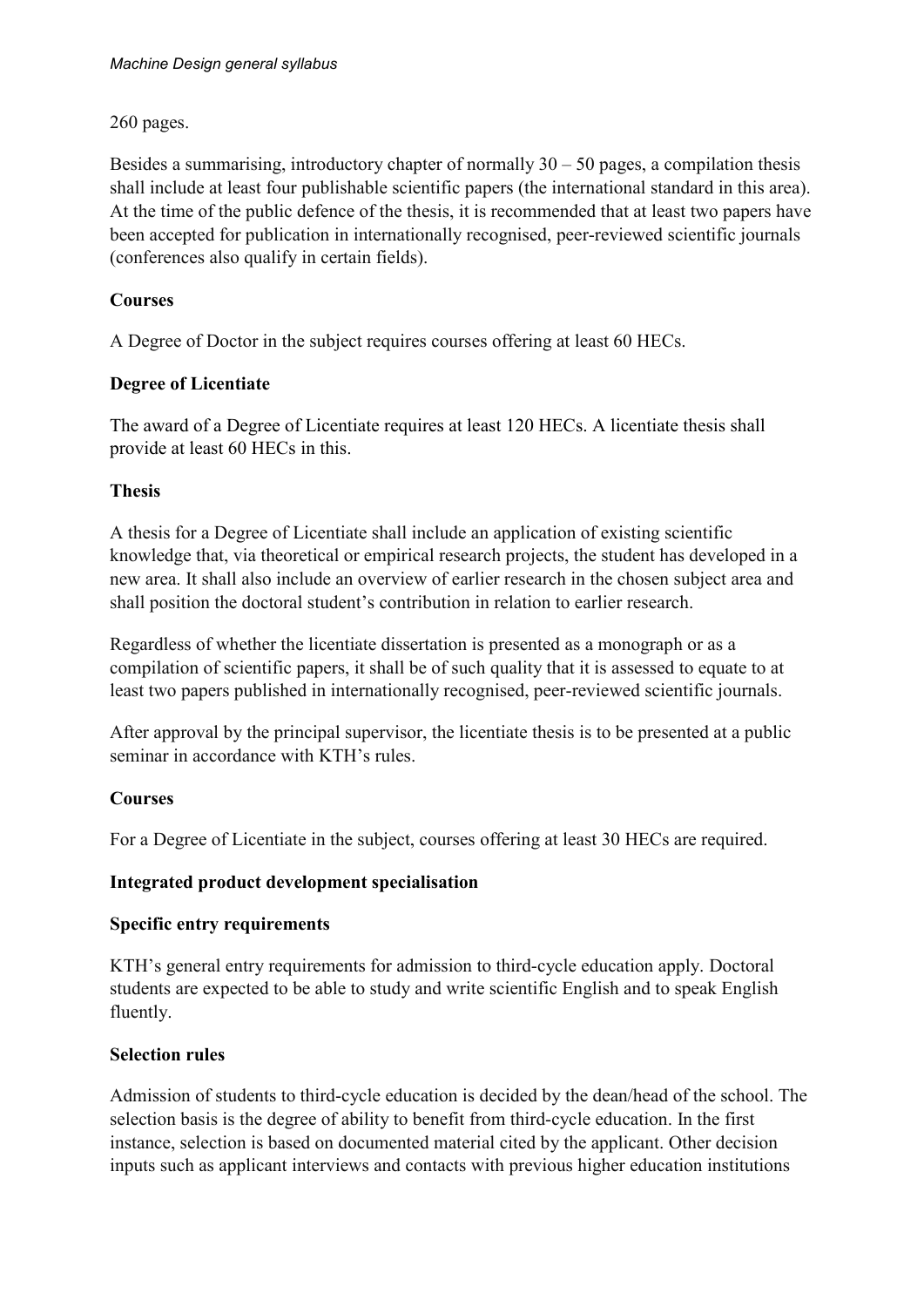may also be important. Suitability for third-cycle education is determined by considering: grades; earlier activities; interests; and, capacity for independent judgement and critical analysis.

#### **Content and examination of the course component**

Third-cycle education comprises a course component and a thesis requirement:

- A Degree of Licentiate requires 120 HECs, the licentiate thesis providing at least 60 of these and the course component at least 30.
- A Degree of Doctor requires 240 HECs, the thesis providing at least 120 of these and the course component providing at least 60.

It is recommended that most of the courses are taken in the first years of third-cycle education. However, acquiring specialist knowledge even later may often be relevant.

For each doctoral student, the courses to be studied and the order of these is to be planned. This planning is to be documented in the individual study plan and the courses are to be tied to the knowledge gathering required for research projects. Owing to the doctoral students' different backgrounds, different research objectives and the area's multidisciplinary nature, both second and third-cycle courses may be relevant.

It is relatively usual for research specialisation to lead to knowledge gathering in an area where there are no established courses. Here, it is possible to formulate a literature study course. Such a course is described in terms of goals, delimitations, scope and an implementation plan. It is normally presented in a report and at a seminar. A number of literature study courses offering various credits have been defined for this purpose.

When selecting courses, third-cycle courses given by other university colleges, graduate schools and international networks should be taken into consideration. All courses shall be approved by the doctoral student's principal supervisor and the director of the doctoral programme.

#### **Compulsory and recommended courses**

For all Machine Design specialisations, there are two compulsory course requirements. Each doctoral student shall take the introductory course (FMF3021 – 7.5 HECs) and a course/courses offering at total of at least 6 HECs in the areas theory of science and research methodology.

A course in teaching and learning in higher education is a requirement for doctoral students who are to give first and second-cycle teaching.

The following courses are strongly recommended for all Machine Design doctoral students:

- LH200V "Basic communication and teaching" (GKU), 3 HECs, (compulsory for doctoral students who, during their programmes, assist with KTH's first or secondcycle teaching).
- AK3014 "Theory of science and research methodology" minor course, 3 HECs.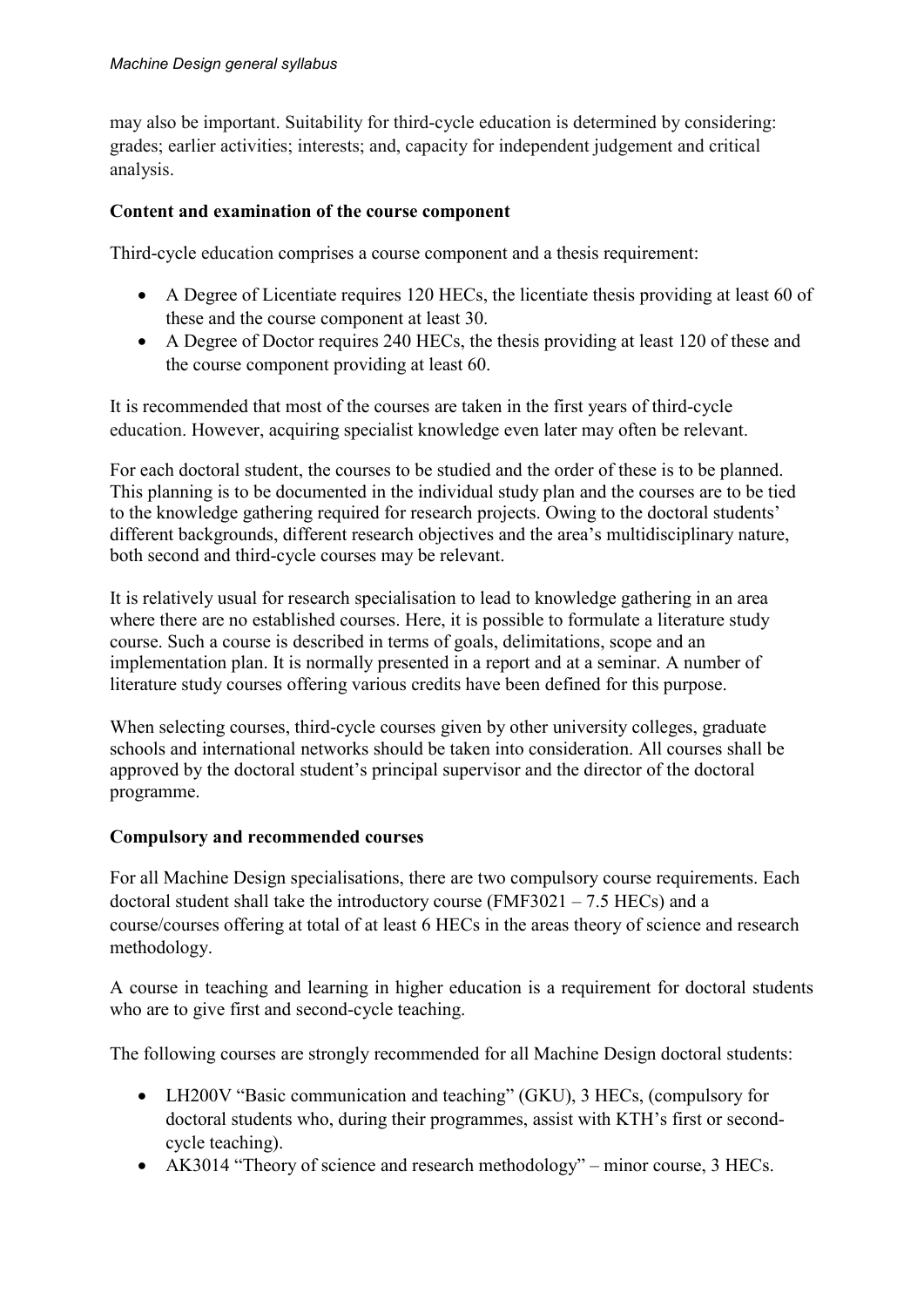- AK3015 "The persevering researcher", 2 HECs.
- DS3102 Writing Scientific Articles, 5 HECs.

A course in product development/design and/or a course in systems engineering is also recommended for all doctoral students in the Machine Design doctoral programme.

For the integrated product development specialisation, doctoral students are recommended (in addition to the above) to study a selection of the following courses:

"Innovation management".

- "Creativity, innovation and entrepreneurship".
- "Qualitative research methodology".
- "Quantitative research methodology".

Remaining space for courses is to be used to create the required subject breadth and sufficient individual specialisation. There is a high degree of flexibility when deciding the courses that can be included in the programme. For each doctoral student, the course component shall be planned in consultation with the supervisors and, so that the courses link up with the knowledge gathering that is required in research projects, documented in the individual study plan.

A clear justification of all course selection is to be given in the individual study plan. All courses shall be approved by a supervisor and the director of the doctoral programme. If agreed with the principal supervisor, course points from previous programmes can be credited. In such crediting, regulations in KTH's Qualifications Ordinance for third-cycle degrees shall be observed.

## **Higher education requirements**

#### **Degree of Doctor**

The award of a Degree of Doctor requires 240 HECs. The thesis shall provide at least 120 HECs in this.

## **Thesis**

A thesis for a Degree of Doctor shall include new theoretical or empirical research results that, in the chosen subject area, the doctoral student has developed via theoretical or empirical research projects. It shall also include an overview of earlier research in the chosen subject area and shall position the doctoral student's contribution in relation to earlier research. Regardless of whether the doctoral thesis is presented as a monograph or as a compilation of scientific papers, it shall be of such quality that it is assessed to equate to at least four papers published in internationally recognised, peer-reviewed scientific journals. In a compilation thesis, the doctoral student should be the lead author of at least one paper.

A monograph thesis shall normally be  $80,000 - 100,000$  words, this roughly equating to  $220 -$ 260 pages.

Besides a summarising, introductory chapter of normally  $30 - 50$  pages, a compilation thesis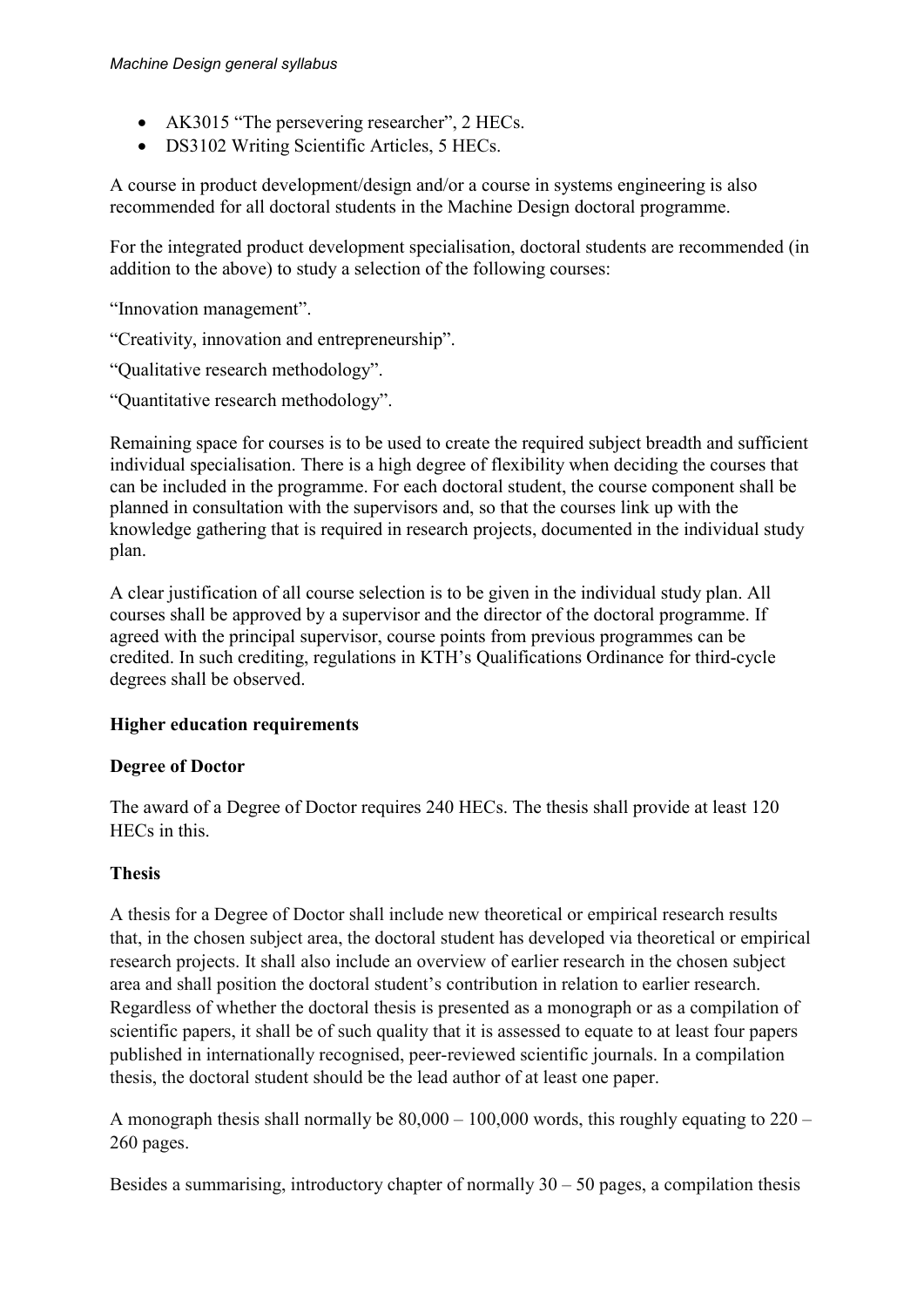shall include at least four publishable scientific papers (the international standard in this area). At the time of the public defence of the thesis, it is recommended that at least two papers have been accepted for publication in internationally recognised, peer-reviewed scientific journals (conferences also qualify in certain fields).

## **Courses**

A Degree of Doctor in the subject requires courses offering at least 60 HECs.

## **Degree of Licentiate**

The award of a Degree of Licentiate requires at least 120 HECs. A licentiate thesis shall provide at least 60 HECs in this.

## **Thesis**

A thesis for a Degree of Licentiate shall include an application of existing scientific knowledge that, via theoretical or empirical research projects, the student has developed in a new area. It shall also include an overview of earlier research in the chosen subject area and shall position the doctoral student's contribution in relation to earlier research.

Regardless of whether the licentiate dissertation is presented as a monograph or as a compilation of scientific papers, it shall be of such quality that it is assessed to equate to at least two papers published in internationally recognised, peer-reviewed scientific journals.

After approval by the principal supervisor, the licentiate thesis is to be presented at a public seminar in accordance with KTH's rules.

## **Courses**

For a Degree of Licentiate in the subject, courses offering at least 30 HECs are required.

## **Product and service design specialisation**

## **Specific entry requirements**

KTH's general entry requirements for admission to third-cycle education apply. Doctoral students are expected to be able to study and write scientific English and to speak English fluently.

## **Selection rules**

Admission of students to third-cycle education is decided by the dean/head of the school. The selection basis is the degree of ability to benefit from third-cycle education. In the first instance, selection is based on documented material cited by the applicant. Other decision inputs such as applicant interviews and contacts with previous higher education institutions may also be important. Suitability for third-cycle education is determined by considering: grades; earlier activities; interests; and, capacity for independent judgement and critical analysis.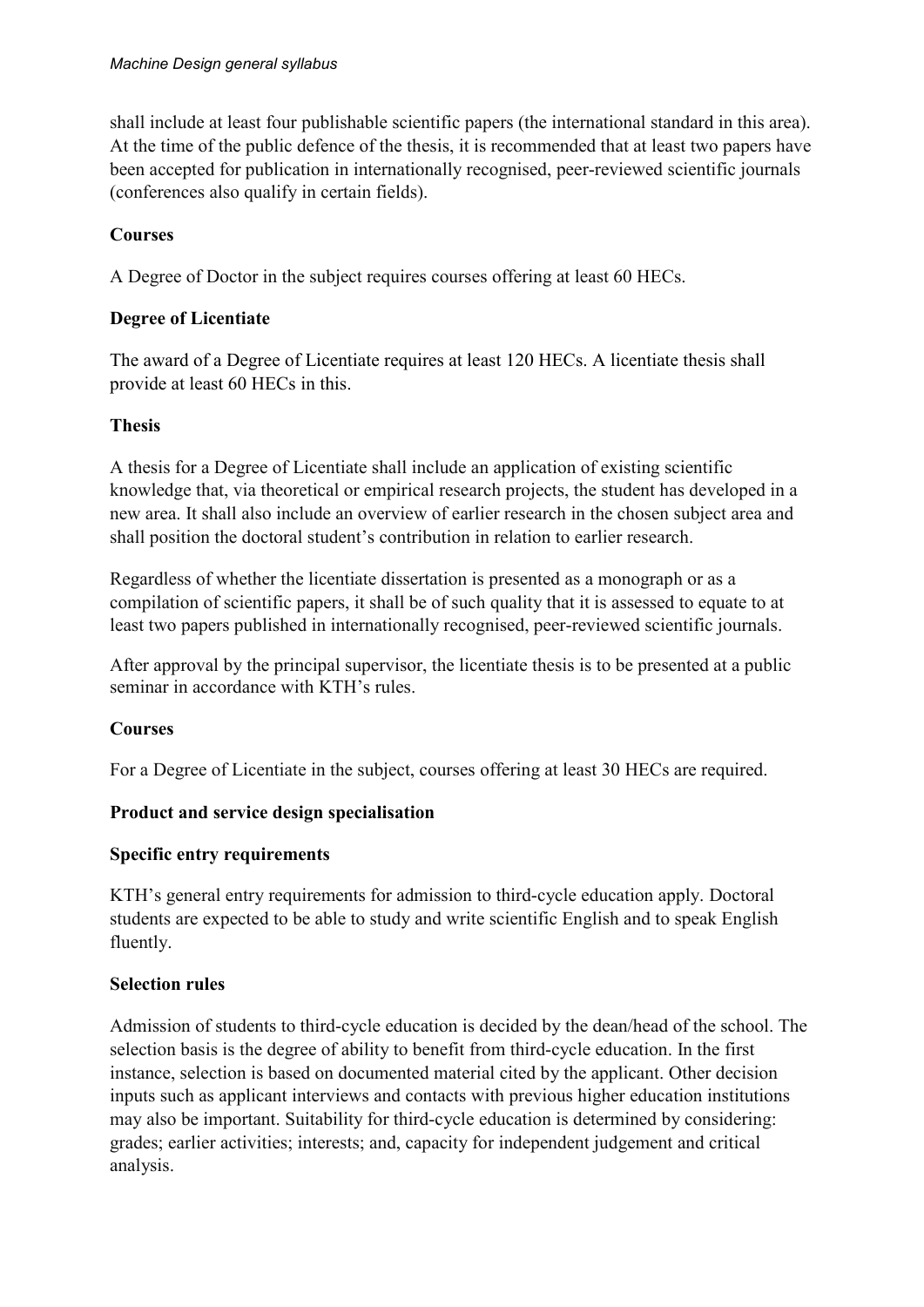## **Content and examination of the course component**

Third-cycle education comprises a course component and a thesis requirement:

- A Degree of Licentiate requires 120 HECs, the licentiate thesis providing at least 60 of these and the course component at least 30.
- A Degree of Doctor requires 240 HECs, the thesis providing at least 120 of these and the course component providing at least 60.

It is recommended that most of the courses are taken in the first years of third-cycle education. However, acquiring specialist knowledge even later may often be relevant.

For each doctoral student, the courses to be studied and the order of these is to be planned. This planning is to be documented in the individual study plan and the courses are to be tied to the knowledge gathering required for research projects. Owing to the doctoral students' different backgrounds, different research objectives and the area's multidisciplinary nature, both second and third-cycle courses may be relevant.

It is relatively usual for research specialisation to lead to knowledge gathering in an area where there are no established courses. Here, it is possible to formulate a literature study course. Such a course is described in terms of goals, delimitations, scope and an implementation plan. It is normally presented in a report and at a seminar. A number of literature study courses offering various credits have been defined for this purpose.

When selecting courses, third-cycle courses given by other university colleges, graduate schools and international networks should be taken into consideration. All courses shall be approved by the doctoral student's principal supervisor and the director of the doctoral programme.

## **Compulsory and recommended courses**

For all Machine Design specialisations, there are two compulsory course requirements. Each doctoral student shall take the introductory course (FMF3021 – 7.5 HECs) and a course/courses offering at total of at least 6 HECs in the areas theory of science and research methodology.

A course in teaching and learning in higher education is a requirement for doctoral students who are to give first and second-cycle teaching.

The following courses are strongly recommended for all Machine Design doctoral students:

- LH200V "Basic communication and teaching" (GKU), 3 HECs, (compulsory for doctoral students who, during their programmes, assist with KTH's first or secondcycle teaching).
- AK3014 "Theory of science and research methodology" minor course, 3 HECs.
- AK3015 "The persevering researcher", 2 HECs.
- DS3102 Writing Scientific Articles, 5 HECs.

A course in product development/design and/or a course in systems engineering is also recommended for all doctoral students in the Machine Design doctoral programme.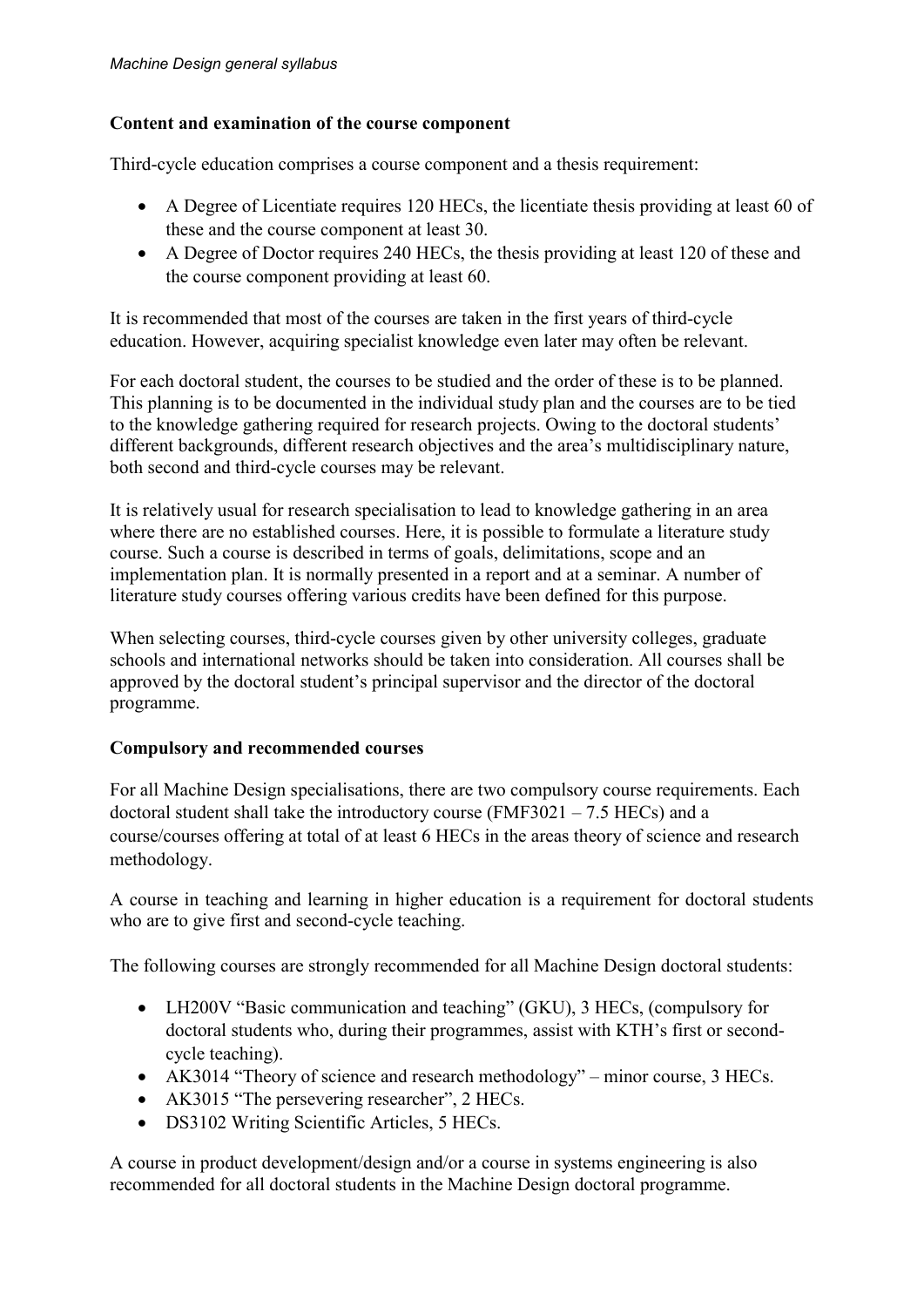For the product and service design specialisation, doctoral students are recommended (in addition to the above) to study a selection of the following courses:

"Foundation course in design research".

"Specialisation courses in design research".

"Practice-based research methodology".

Remaining space for courses is to be used to create the required subject breadth and sufficient individual specialisation. There is a high degree of flexibility when deciding the courses that can be included in the programme. For each doctoral student, the course component shall be planned in consultation with the supervisors and, so that the courses link up with the knowledge gathering that is required in research projects, documented in the individual study plan.

A clear justification of all course selection is to be given in the individual study plan. All courses shall be approved by a supervisor and the director of the doctoral programme. If agreed with the principal supervisor, course points from previous programmes can be credited. In such crediting, regulations in KTH's Qualifications Ordinance for third-cycle degrees shall be observed.

#### **Higher education requirements**

#### **Degree of Doctor**

The award of a Degree of Doctor requires 240 HECs. The thesis shall provide at least 120 HECs in this.

#### Thesis

A thesis for a Degree of Doctor shall include new theoretical or empirical research results that, in the chosen subject area, the doctoral student has developed via theoretical or empirical research projects. It shall also include an overview of earlier research in the chosen subject area and shall position the doctoral student's contribution in relation to earlier research. Regardless of whether the doctoral thesis is presented as a monograph or as a compilation of scientific papers, it shall be of such quality that it is assessed to equate to at least four papers published in internationally recognised, peer-reviewed scientific journals. In a compilation thesis, the doctoral student should be the lead author of at least one paper.

A monograph thesis shall normally be  $80,000 - 100,000$  words, this roughly equating to  $220 -$ 260 pages.

Besides a summarising, introductory chapter of normally  $30 - 50$  pages, a compilation thesis shall include at least four publishable scientific papers (the international standard in this area). At the time of the public defence of the thesis, it is recommended that at least two papers have been accepted for publication in internationally recognised, peer-reviewed scientific journals (conferences also qualify in certain fields).

#### **Courses**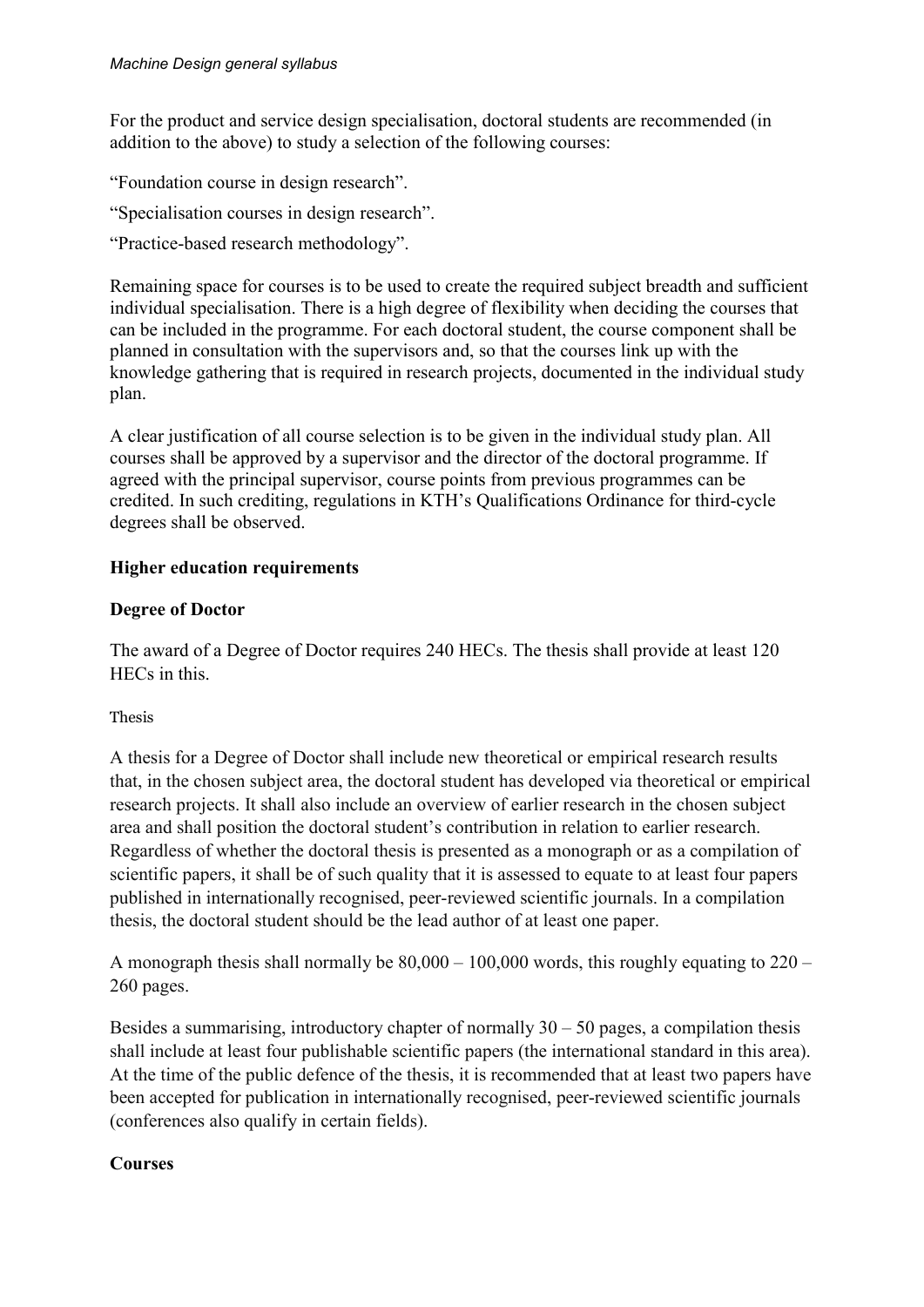A Degree of Doctor in the subject requires courses offering at least 60 HECs.

#### **Degree of Licentiate**

The award of a Degree of Licentiate requires at least 120 HECs. A licentiate thesis shall provide at least 60 HECs in this.

#### **Thesis**

A thesis for a Degree of Licentiate shall include an application of existing scientific knowledge that, via theoretical or empirical research projects, the student has developed in a new area. It shall also include an overview of earlier research in the chosen subject area and shall position the doctoral student's contribution in relation to earlier research.

Regardless of whether the licentiate dissertation is presented as a monograph or as a compilation of scientific papers, it shall be of such quality that it is assessed to equate to at least two papers published in internationally recognised, peer-reviewed scientific journals.

After approval by the principal supervisor, the licentiate thesis is to be presented at a public seminar in accordance with KTH's rules.

Courses A Degree of Licentiate in the subject requires 30 HECs from courses.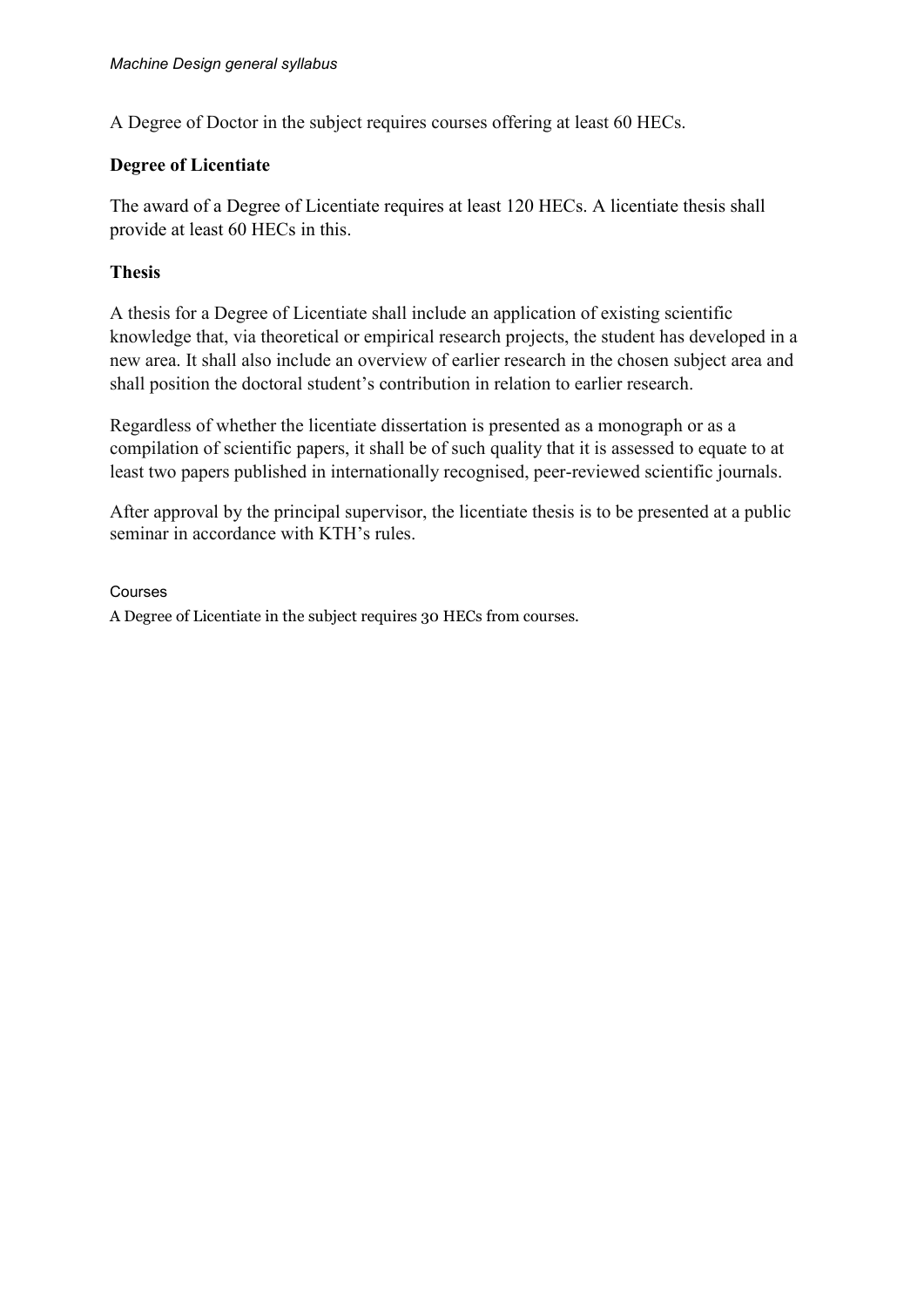#### *Appendix*

*Qualitative targets (KTH's objectives included therein), as per the Higher Education Ordinance (Appendix 2 – Qualifications Ordinance) for concretising the subject and how the programme is structured to support the attainment of goals (targets and objectives) by doctoral students.*

| Qualitative targets as per the<br><b>Higher Education Ordinance</b><br>(Appendix 2 - Qualifications<br>Ordinance)<br>For a Degree of Doctor, the                                                                                                                                                                | <b>Concretisation and adaptation</b><br>of targets to the third-cycle<br>subject area                                                                                                                                                                                                                                 | <b>Programme elements for</b><br>promoting goal attainment              |
|-----------------------------------------------------------------------------------------------------------------------------------------------------------------------------------------------------------------------------------------------------------------------------------------------------------------|-----------------------------------------------------------------------------------------------------------------------------------------------------------------------------------------------------------------------------------------------------------------------------------------------------------------------|-------------------------------------------------------------------------|
| doctoral student shall:<br>Demonstrate: wide expertise in,<br>and a systematic understanding of,<br>the research domain; and, deep and<br>current specialist knowledge in a<br>delimited part of the research<br>domain.                                                                                        | Demonstrate: wide expertise<br>in, and a systematic<br>understanding of, the machine<br>design research domain; and,<br>deep and current specialist<br>knowledge in a delimited part<br>of the research domain.                                                                                                       | Compulsory and recommended<br>courses. Optional subject courses.        |
| Demonstrate familiarity with<br>scientific methodology in general<br>and the specific research domain's<br>methods in particular.                                                                                                                                                                               | Demonstrate familiarity with<br>scientific methodology in<br>general and with commonly<br>used methods in the machine<br>design research domain in<br>particular.                                                                                                                                                     | Compulsory and recommended<br>courses. Optional methodology<br>courses. |
| Demonstrate an aptitude for<br>scientific analysis and synthesis, as<br>well as for independent critical<br>examination and assessment of<br>new and complex phenomena,<br>issues and situations.                                                                                                               | Demonstrate an aptitude for<br>scientific analysis and<br>synthesis as well as for<br>independent, critical review<br>and assessment of new and<br>complex phenomena, issues<br>and situations.                                                                                                                       | Compulsory and recommended<br>courses. Optional methodology<br>courses. |
| Demonstrate an ability to critically,<br>independently, creatively and with<br>scientific precision identify and<br>formulate issues as well as plan<br>and use appropriate methods to<br>conduct research and other<br>advanced assignments within given<br>time frames and examine and<br>evaluate this work. | Demonstrate an ability to<br>critically, independently,<br>creatively and with scientific<br>precision identify and<br>formulate issues as well as<br>plan and use appropriate<br>methods to conduct research<br>and other advanced<br>assignments within given<br>time frames and examine and<br>evaluate this work. | Compulsory and recommended<br>courses in research methodology.          |
| Via a thesis, demonstrate an ability<br>to significantly contribute, through<br>own research, to knowledge<br>development.                                                                                                                                                                                      | Via a thesis, demonstrate an<br>ability to significantly<br>contribute, through own<br>research, to knowledge<br>development in the machine                                                                                                                                                                           | Approved thesis (following public<br>defence thereof).                  |

#### **Degree of Doctor**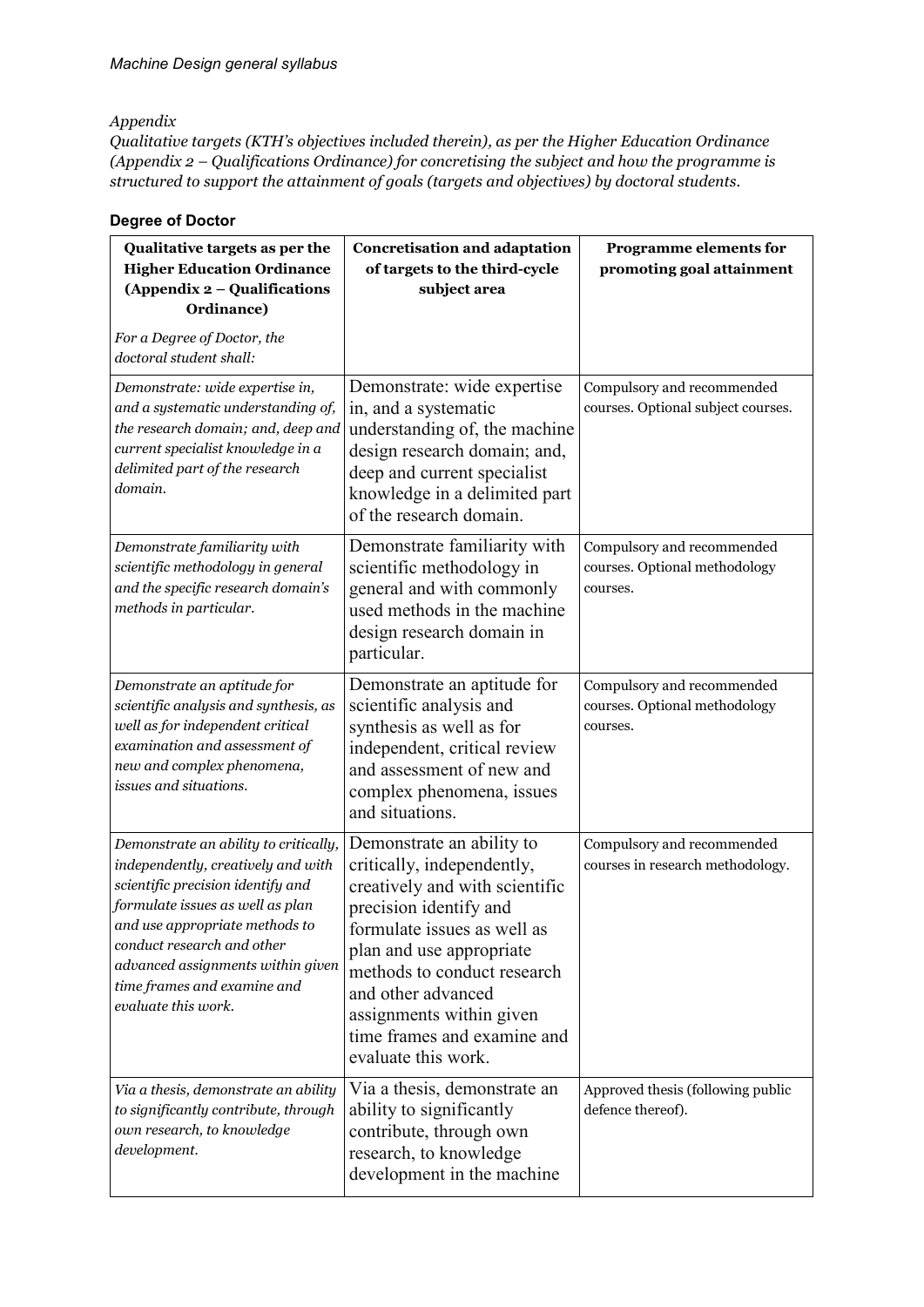| Qualitative targets as per the<br><b>Higher Education Ordinance</b><br>(Appendix 2 - Qualifications<br>Ordinance)                                                                                                                                      | <b>Concretisation and adaptation</b><br>of targets to the third-cycle<br>subject area                                                                                                                                                                        | <b>Programme elements for</b><br>promoting goal attainment                                                                                                                            |
|--------------------------------------------------------------------------------------------------------------------------------------------------------------------------------------------------------------------------------------------------------|--------------------------------------------------------------------------------------------------------------------------------------------------------------------------------------------------------------------------------------------------------------|---------------------------------------------------------------------------------------------------------------------------------------------------------------------------------------|
| For a Degree of Doctor, the<br>doctoral student shall:                                                                                                                                                                                                 |                                                                                                                                                                                                                                                              |                                                                                                                                                                                       |
|                                                                                                                                                                                                                                                        | design research domain.                                                                                                                                                                                                                                      |                                                                                                                                                                                       |
| Demonstrate an ability, in both<br>national and international<br>contexts, to authoritatively present<br>and discuss, orally and in writing,<br>research and research results in<br>dialogues with the scientific<br>community and society in general. | Demonstrate an ability, in<br>both national and<br>international contexts, to<br>authoritatively present and<br>discuss, orally and in writing,<br>research and research results<br>in dialogues with the<br>scientific community and<br>society in general. | Presentation of the doctoral<br>student's research in<br>seminars. Doctoral students<br>are additionally expected to<br>present and discuss research<br>at international conferences. |
| Demonstrate an ability to identify<br>further knowledge needs.                                                                                                                                                                                         | Demonstrate an ability to<br>identify further knowledge<br>needs.                                                                                                                                                                                            | Optional subject courses.                                                                                                                                                             |
| Demonstrate the potential (within<br>research, education and other<br>advanced, professional contexts) to<br>contribute to societal development<br>and others' learning.                                                                               | Demonstrate the potential<br>(within research, education<br>and other advanced,<br>professional contexts) to<br>contribute to societal<br>development and others'<br>learning.                                                                               | Recommended courses in teaching<br>and learning in higher education.<br>Recommended participation in the<br>department's first and second-cycle<br>study courses and programmes.      |
| Demonstrate intellectual<br>independence and scientific probity<br>as well as an ability to assess<br>research ethicality.                                                                                                                             | Demonstrate intellectual<br>independence and scientific<br>probity as well as an ability to<br>assess research ethicality.                                                                                                                                   | Compulsory and recommended<br>courses.                                                                                                                                                |
| Demonstrate specialised insight<br>into the possibilities and limitations<br>of the discipline, its societal role<br>and the responsibility people bear<br>for how it is used.                                                                         | Demonstrate specialised insight into<br>the possibilities and limitations of<br>the discipline, its societal role and<br>the responsibility people bear for<br>how it is used.                                                                               | Compulsory and recommended<br>courses.                                                                                                                                                |
| (KTH's objectives for ESD)<br>Demonstrate knowledge of, and an<br>ability to make, relevant<br>environmental and ethical<br>decisions in order to be able to<br>contribute to sustainable societal<br>development.                                     | Demonstrate knowledge of,<br>and an ability to make,<br>relevant sustainability and<br>ethical decisions in order to<br>be able to contribute to<br>sustainable societal<br>development.                                                                     | Compulsory and recommended<br>courses.                                                                                                                                                |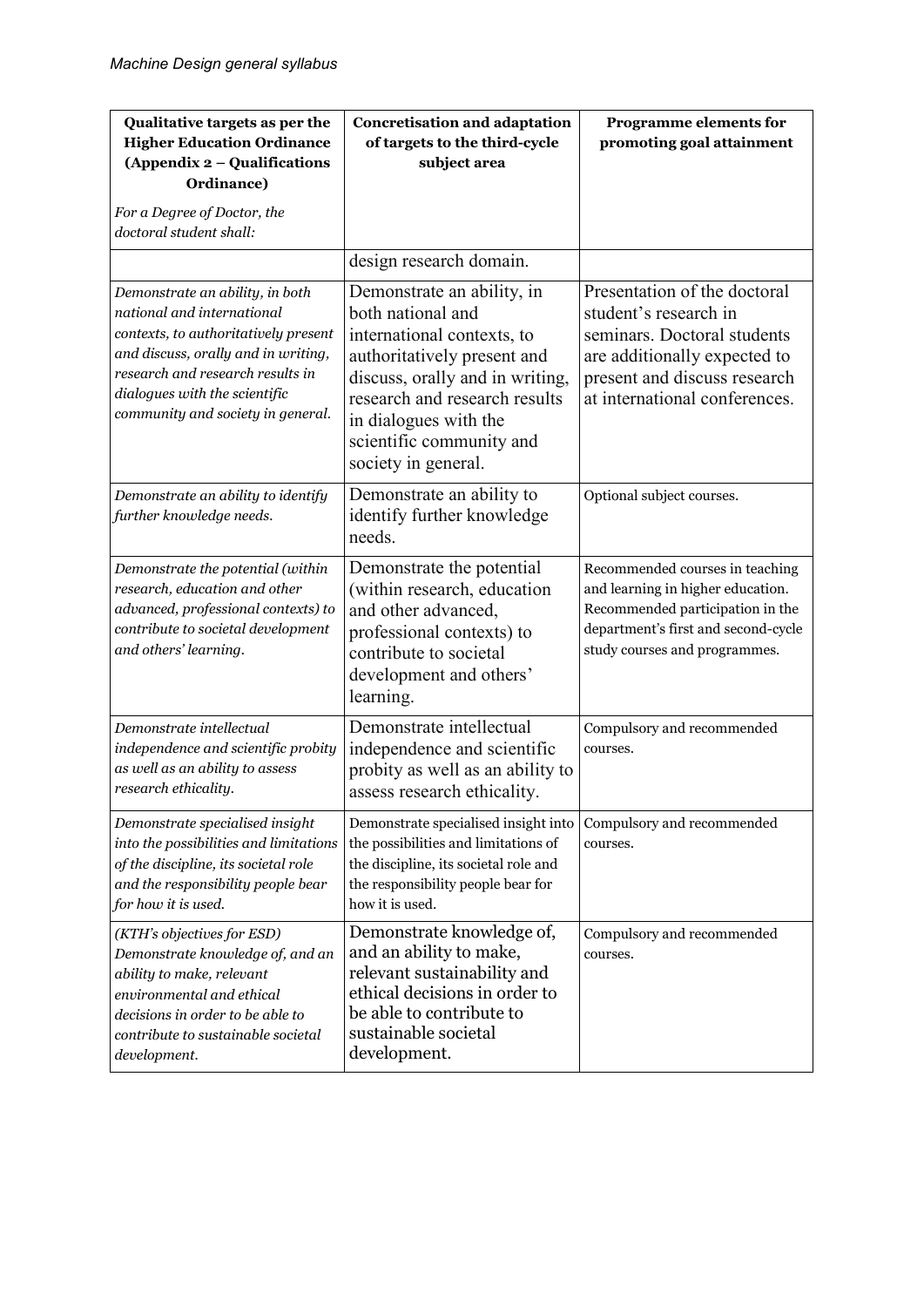## **Degree of Licentiate**

| Qualitative targets as per the<br><b>Higher Education Ordinance</b><br>(Appendix 2 – Qualifications<br>Ordinance)<br>For a Degree of Licentiate,                                                                                                                                                                                                                                       | <b>Concretisation and adaptation</b><br>of targets to the third-cycle<br>subject area                                                                                                                                                                                                                                                                                                     | Programme elements for<br>promoting goal attainment                                                                                                                                   |
|----------------------------------------------------------------------------------------------------------------------------------------------------------------------------------------------------------------------------------------------------------------------------------------------------------------------------------------------------------------------------------------|-------------------------------------------------------------------------------------------------------------------------------------------------------------------------------------------------------------------------------------------------------------------------------------------------------------------------------------------------------------------------------------------|---------------------------------------------------------------------------------------------------------------------------------------------------------------------------------------|
| doctoral students shall:                                                                                                                                                                                                                                                                                                                                                               |                                                                                                                                                                                                                                                                                                                                                                                           |                                                                                                                                                                                       |
| Demonstrate knowledge and<br>understanding in the research<br>domain (current specialist<br>knowledge in a delimited part of<br>this included therein) and<br>specialised knowledge of scientific<br>methodology in general and the<br>specific research domain's methods<br>in particular.                                                                                            | Demonstrate knowledge and<br>understanding in the<br>industrial economics and<br>management research domain<br>(current specialist knowledge)<br>in a delimited part of this<br>included therein) and<br>specialised knowledge of<br>scientific methodology in<br>general and in the machine<br>design research domain in<br>particular.                                                  | Compulsory and recommended<br>courses.                                                                                                                                                |
| Demonstrate an ability to<br>critically, independently, creatively<br>and with scientific precision<br>identify and formulate issues as<br>well as plan and use appropriate<br>methods to conduct a limited<br>research project and other<br>advanced assignments within<br>given time frames and, thereby, to<br>contribute to knowledge<br>development and to evaluate this<br>work. | Demonstrate an ability to<br>critically, independently,<br>creatively and with scientific<br>precision identify and<br>formulate issues as well as<br>plan and use appropriate<br>methods to conduct a limited<br>research project and other<br>advanced assignments within<br>given time frames and,<br>thereby, to contribute to<br>knowledge development and<br>to evaluate this work. | Compulsory and recommended<br>courses. Examination through a<br>licentiate dissertation.                                                                                              |
| Demonstrate an ability, in both<br>national and international<br>contexts, to present and discuss,<br>orally and in writing, research and<br>research results in dialogues with<br>the scientific community and<br>society in general.                                                                                                                                                 | Demonstrate an ability, in<br>both national and<br>international contexts, to<br>clearly present and discuss,<br>orally and in writing,<br>research and research results<br>in dialogues with the<br>scientific community and<br>society in general.                                                                                                                                      | Presentation of the doctoral<br>student's research in<br>seminars. Doctoral students<br>are additionally expected to<br>present and discuss research<br>at international conferences. |
| Demonstrate the skills necessary to<br>independently participate in<br>research and development work<br>and to work independently in other<br>advanced operations.                                                                                                                                                                                                                     | Demonstrate the skills<br>necessary to independently<br>participate in research and<br>development work and to<br>work independently in other<br>advanced operations.                                                                                                                                                                                                                     | Compulsory and recommended<br>courses.                                                                                                                                                |
| Demonstrate an ability to assess                                                                                                                                                                                                                                                                                                                                                       | Demonstrate an ability to                                                                                                                                                                                                                                                                                                                                                                 | Compulsory and recommended                                                                                                                                                            |